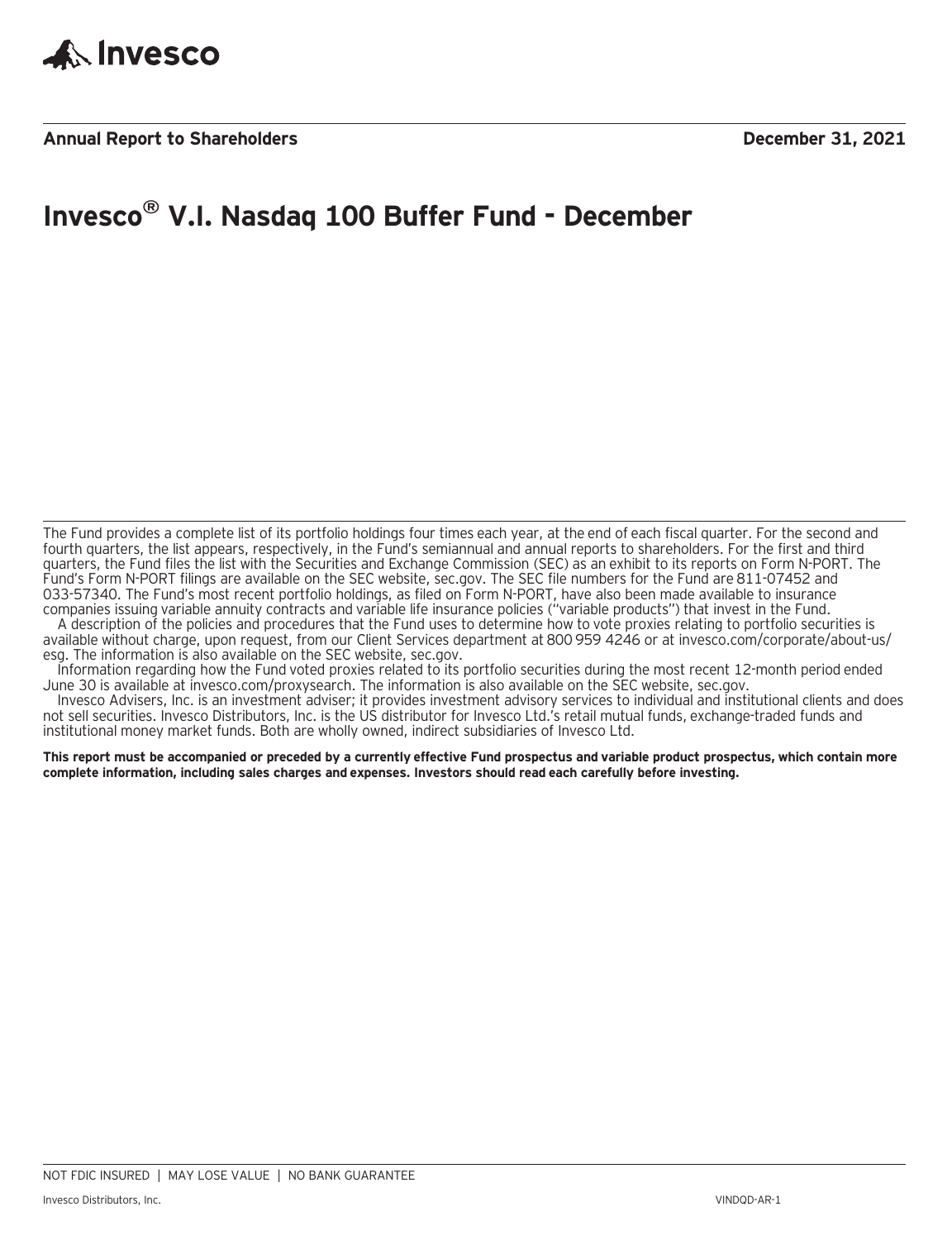### **Management's Discussion of Fund Performance**

#### **Market conditions and your Fund**

US political unrest and rising coronavirus (COVID-19) infection rates marked the start of the first quarter of 2021. Additionally, retail investors bid up select stocks like GameStop and AMC Theaters, ultimately caused a sharp selloff in late January. Corporate earnings generally beat expectations, but market volatility rose during the quarter as investors worried about rising bond yields and inflation. Despite the US Federal Reserve's (the Fed's) commitment to an accommodative policy, the 10-year US Treasury yield rose from 0.92% at the end of 2020 to 1.75%<sup>1</sup> at the end of March 2021. Approval of a third COVID-19 vaccine boosted investors' optimism for faster economic recovery. Although March saw increased volatility with consecutive down days in the US stock market, stocks continued to hit all-time highs through April 2021.

The US stock market once again hit new highs in the second quarter of 2021, despite higher volatility stemming from inflation concerns and the potential for rising interest rates. Investors remained optimistic about the strength of the economic recovery after the US gross domestic product (GDP) grew at a 6.4% annualized rate for the first quarter of 2021.<sup>2</sup> Corporate earnings also remained strong as the majority of S&P 500 companies beat Wall Street earnings forecasts. US equity markets continued to move higher in July despite inflation concerns and increasing COVID-19 infection rates due to the rapidly spreading Delta variant. Despite the Consumer Price Index (CPI) increasing in June through September,<sup>3</sup> the Fed declined to raise interest rates at its September Federal Open Market Committee (FOMC) meeting. The US stock market saw continued volatility in August and a selloff through most of September due to increasing concerns of inflation due to a spike in oil prices and supply chain shortages causing rising costs.

Equity markets were volatile in the fourth quarter of 2021 amid record inflation and the emergence of a new COVID-19 variant. Pandemic related supply chain disruption and labor shortages intensified during the quarter, resulting in broadly higher input costs for companies and consumers alike. Additionally, the price of oil (West Texas Intermediate) rose to nearly \$85 per barrel in October,<sup>1</sup> causing higher gas prices for consumers and pushing energy stocks higher. The CPI report for November increased 0.8%, resulting in a 6.8% increase over the last 12 months, the highest since 1982.<sup>3</sup> To combat inflation, the Fed announced a faster pace of "tapering" at its December meeting, pledging to end its asset purchase program by March 2022. The Fed also announced the potential for three interest rate increases in 2022. With solid corporate earnings and optimism about the COVID-19 Omicron strain reporting milder symptoms, stocks rallied at year-end and the Nasdaq 100 Index<sup>®</sup> returned 27.5%<sup>4</sup> for the calendar year.

The **Invesco® V.I. Nasdaq 100 Buffer Fund – December** seeks, over a specified annual Outcome Period (an "Outcome Period"), to provide investors with returns that match those of the Nasdaq 100 Index® (the "Underlying Index") up to an upside Cap, while providing a buffer against the first 10% (prior to taking into account any fees and expenses of the Fund) of Underlying Index losses.

The Fund's Cap for the current Outcome Period, which represents the maximum percentage return (expressed as a percentage of the value of the Underlying Index determined at the start of the Outcome Period) that can be achieved from an investment in the Fund over the entire Outcome Period (the "Cap"), is 17.60%. This Cap is before considering fees and expenses. A new Cap level for each successive Outcome Period will be determined at the end of the trading day immediately preceding the first day of each new Outcome Period. If the Underlying Index experiences returns over an Outcome Period in excess of the Cap, the Fund, and therefore investors, will not experience those excess gains.

The Fund's initial Outcome Period is twelve months, commencing on January 1, 2022 and ending on the following December 31, 2022. The Fund's performance history is not presented or discussed here because, as of the date of this annual report, the Fund has not had returns for at least six months. The Fund's performance information is accessible on the Fund's website.

**The Fund has characteristics unlike many other traditional investment products and is not appropriate for all investors. In particular, investment in the Fund may not be appropriate for investors who do not intend to maintain their investment through the entire Outcome Period. There is no guarantee that the Fund will be able to achieve the stated Defined Outcomes.**

Thank you for your investment in Invesco® V.I. Nasdaq 100 Buffer Fund – December.

1 Source: Bloomberg LP

- 2 Source: US Bureau of Economic Analysis
- 3 Source: US Bureau of Labor Statistics
- 4 Source: Nasdaq.com

#### **Portfolio manager(s)**:

Jacob Borbidge Alessio de Longis Duy Nguyen Ali Zouiten

*The views and opinions expressed in management's discussion of Fund performance are those of Invesco Advisers, Inc. and its affiliates. These views and opinions are subject to change at any time based on factors such as market and economic conditions. These views and opinions may not be relied upon as investment advice or recommendations, or as an offer for a particular security. The information is not a complete analysis of every aspect of any market, country, industry, security or the Fund. Statements of fact are from sources considered reliable, but Invesco Advisers, Inc. makes no representation or warranty as to their completeness or accuracy. Although historical performance is no guarantee of future results, these insights may help you understand our investment management philosophy.*

See important Fund and, if applicable, index disclosures later in this report.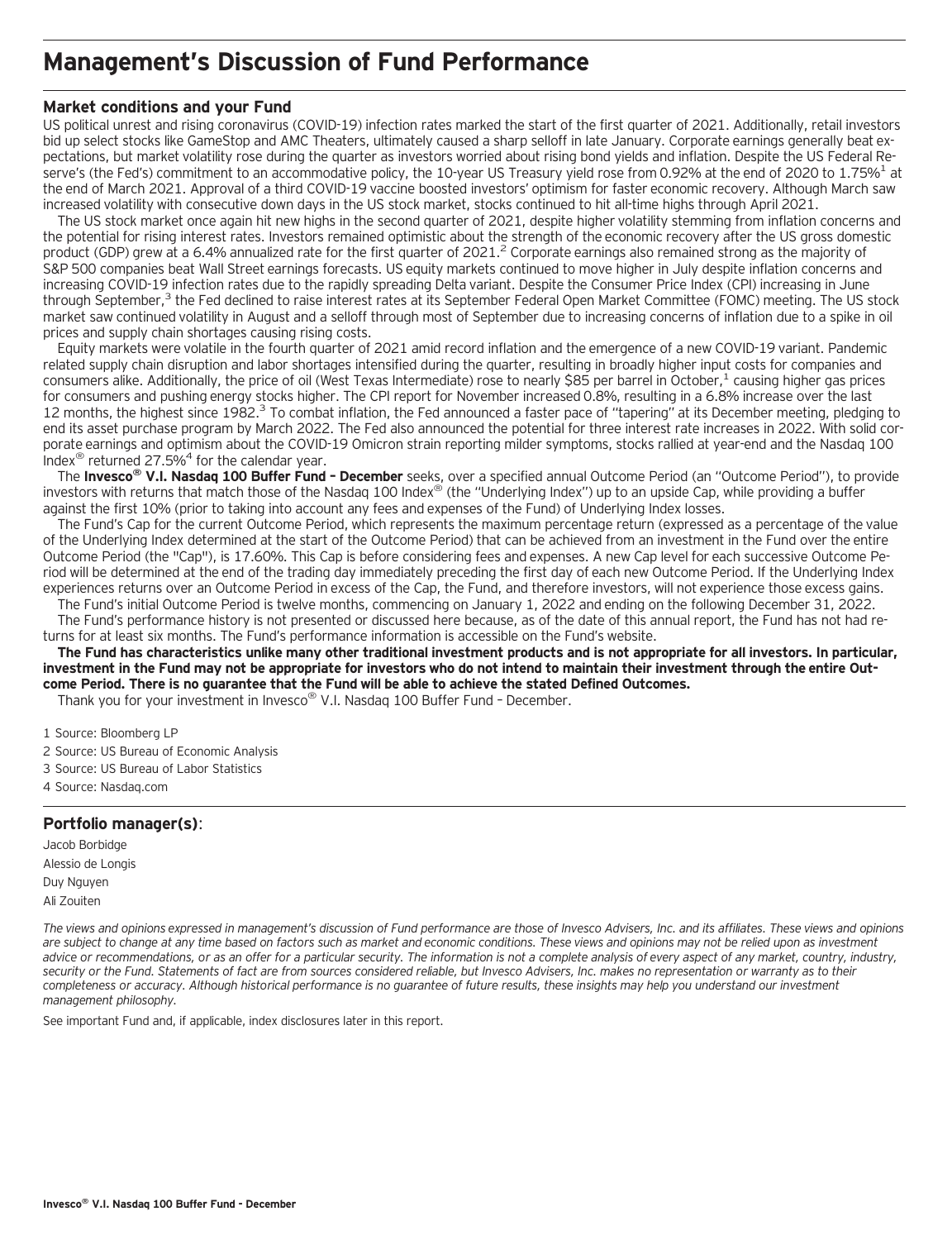### **Supplemental Information**

**Invesco® V.I. Nasdaq 100 Buffer Fund - December seeks, over a specified annual Outcome Period, to provide investors with returns that match those of the Nasdaq 100 Index® (the "Underlying Index") up to an upside Cap, while providing a buffer against the first 10% (prior to taking into account any fees and expenses of the Fund) of Underlying Index losses.**

- Unless otherwise stated, information presented in this report is as of December 31, 2021, and is based on total net assets.
- Unless otherwise noted, all data is provided by Invesco.
- To access your Fund's reports/prospectus, visit invesco.com/fundreports.

#### **About indexes used in this report**

- The Nasdaq 100 Index®<sup>-</sup>-PR is a priceonly index that includes 100 of the largest domestic and international non-financial companies listed on the NASDAQ Stock Market based on market capitalization.
- A direct investment cannot be made in an index. Unless otherwise indicated, index results include reinvested dividends, and they do not reflect sales charges. Performance of the peer group, if applicable, reflects fund expenses; performance of a market index does not.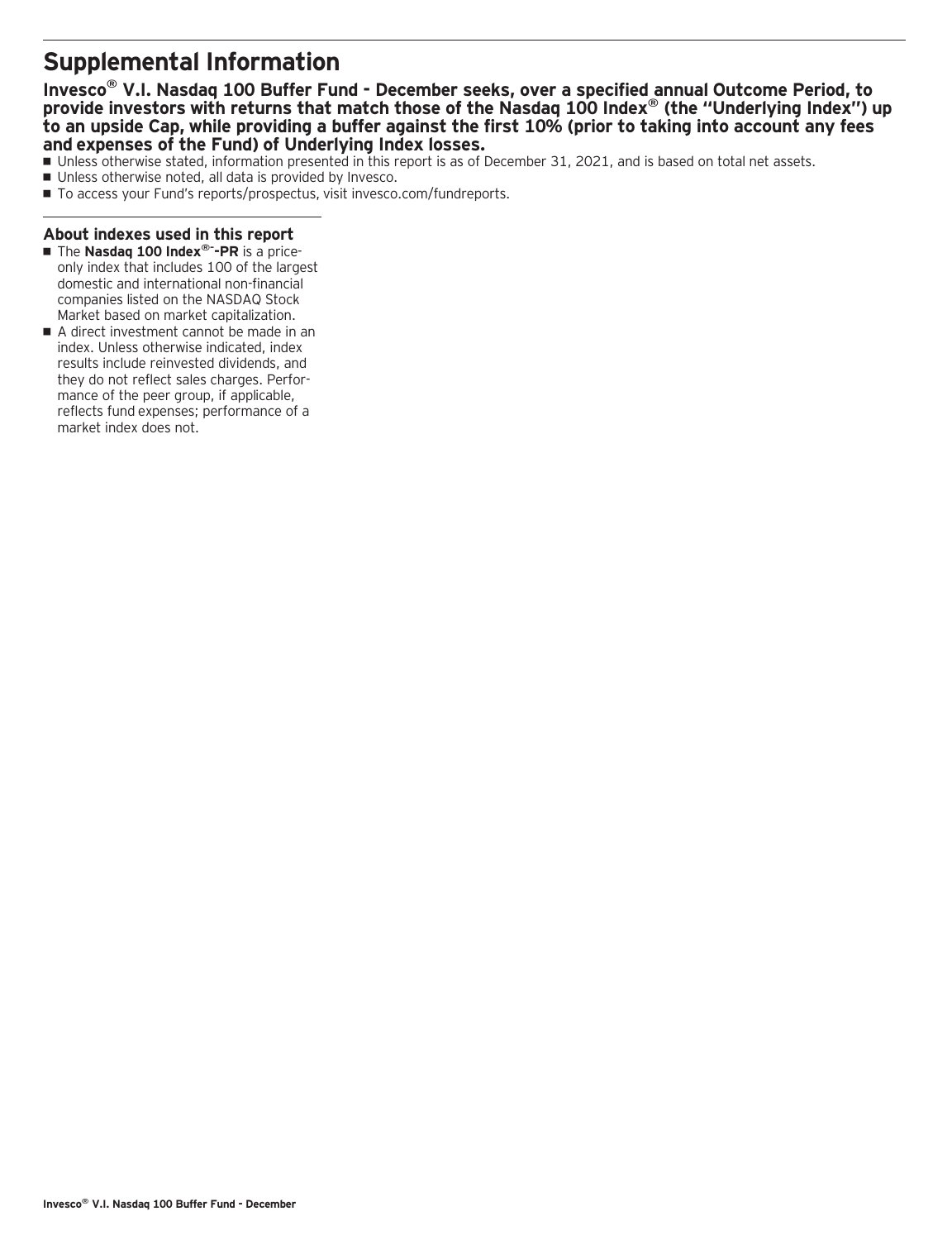### **Fund Information**

#### **Portfolio Composition**

| By security type   | % of total investments |
|--------------------|------------------------|
| Options Purchased  | 70.95%                 |
| Money Market Funds | 29.05                  |

Data presented here are as of December 31, 2021.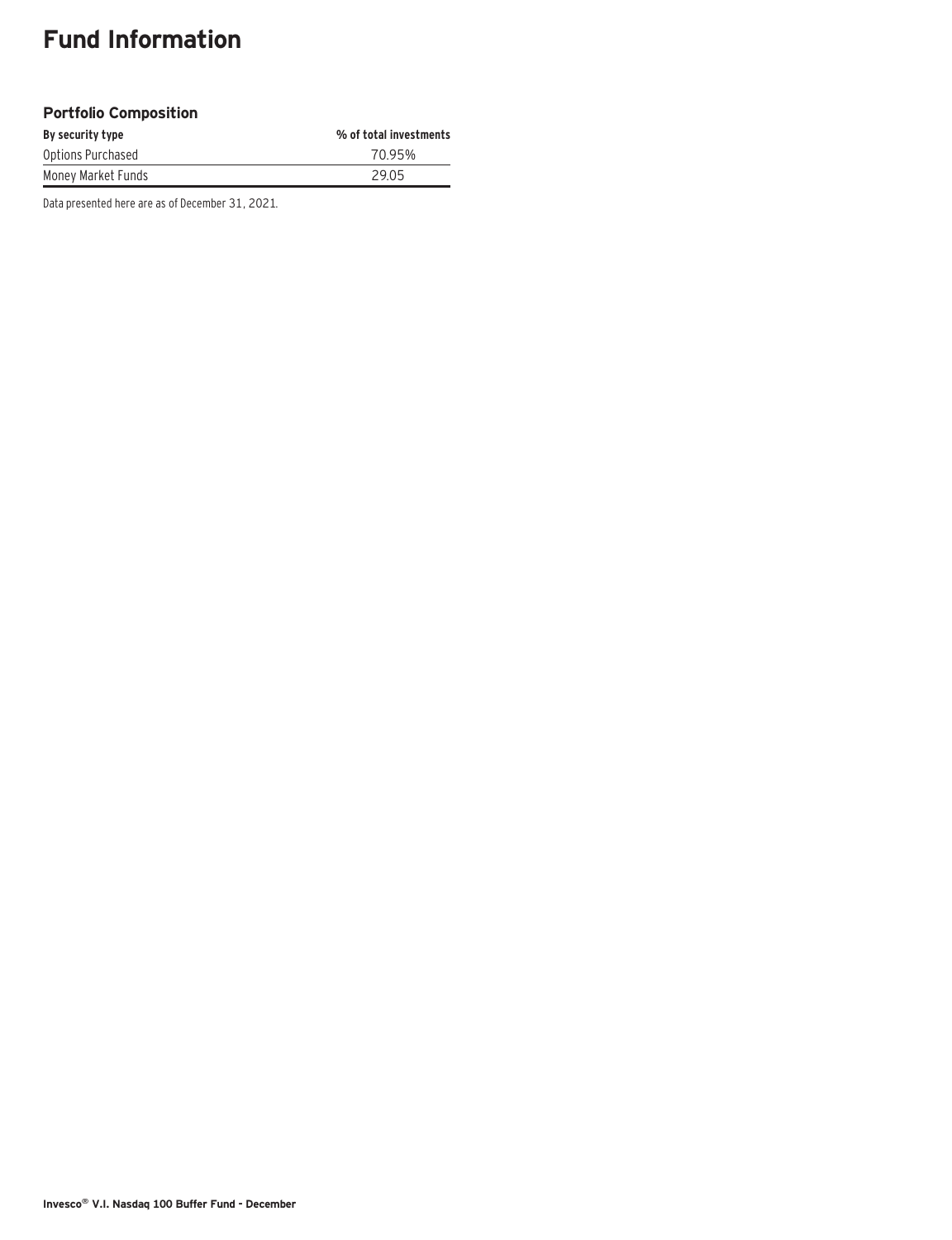### **Schedule of Investments**

December 31, 2021

|                                                                                  | <b>Shares</b> | Value       |
|----------------------------------------------------------------------------------|---------------|-------------|
| Money Market Funds-125.01%                                                       |               |             |
| Invesco Government & Agency<br>Portfolio, Institutional Class,                   |               |             |
| $0.03\%$ <sup>(a)(b)</sup>                                                       | 1,050,007     | \$1,050,007 |
| Invesco Liquid Assets Portfolio,<br>Institutional Class, 0.02% <sup>(a)(b)</sup> | 1.499.710     | 1,500,010   |
| Invesco Treasury Portfolio, Institutional<br>Class, 0.01% <sup>(a)(b)</sup>      | 1,200,008     | 1,200,008   |
| Total Money Market Funds (Cost \$3,750,025)                                      |               | 3,750,025   |

|                                                                | <b>Shares</b> | Value       |
|----------------------------------------------------------------|---------------|-------------|
| <b>Options Purchased-305.23%</b>                               |               |             |
| $(Cost $9,156,757)^{(c)}$                                      |               | \$9,156,757 |
| TOTAL INVESTMENTS IN SECURITIES-430.24%<br>(Cost \$12,906,782) |               | 12.906.782  |
| OTHER ASSETS LESS LIABILITIES–(330.24)%                        |               | (9,906,850) |
| NET ASSETS-100.00%                                             |               | \$2,999,932 |

Notes to Schedule of Investments:

(a) Affiliated issuer. The issuer and/or the Fund is a wholly-owned subsidiary of Invesco Ltd., or is affiliated by having an investment adviser that is under common control of Invesco Ltd. The table below shows the Fund's transactions in, and earnings from, its investments in affiliates for the period ended December 31, 2021.

|                                                            | Value<br>December 31, 2020 | <b>Purchases</b><br>at Cost | <b>Proceeds</b><br>from Sales | Change in<br><b>Unrealized</b><br>Appreciation | Realized<br>Gain         | Value<br>December 31, 2021 | <b>Dividend Income</b> |
|------------------------------------------------------------|----------------------------|-----------------------------|-------------------------------|------------------------------------------------|--------------------------|----------------------------|------------------------|
| Investments in Affiliated Money Market Funds:              |                            |                             |                               |                                                |                          |                            |                        |
| Invesco Government & Agency Portfolio, Institutional Class |                            | \$1,050,007                 |                               |                                                |                          | \$1,050,007                |                        |
| Invesco Liquid Assets Portfolio, Institutional Class       |                            | 1.500.010                   |                               |                                                | $\overline{\phantom{a}}$ | 1.500.010                  |                        |
| Invesco Treasury Portfolio, Institutional Class            |                            | 1.200.008                   |                               |                                                |                          | 1.200.008                  |                        |
| Total                                                      |                            | \$3.750.025                 |                               |                                                |                          | \$3.750.025                |                        |

(b) The rate shown is the 7-day SEC standardized yield as of December 31, 2021.

The table below details options purchased.

| <b>Open Equity Options Purchased</b> |                            |                    |                               |                          |        |                                         |               |             |  |  |
|--------------------------------------|----------------------------|--------------------|-------------------------------|--------------------------|--------|-----------------------------------------|---------------|-------------|--|--|
| <b>Description</b>                   | <b>Type of</b><br>Contract | Expiration<br>Date | Number of<br><b>Contracts</b> | <b>Exercise</b><br>Price |        | <b>Notional</b><br>Value <sup>(a)</sup> |               | Value       |  |  |
| <b>Equity Risk</b>                   |                            |                    |                               |                          |        |                                         |               |             |  |  |
| Invesco QQQ Trust, Series 1          | Call                       | 12/30/2022         | 33                            | USD                      | 11.94  | <b>USD</b>                              | 39.402        | \$2,923,603 |  |  |
| <b>Equity Risk</b>                   |                            |                    |                               |                          |        |                                         |               |             |  |  |
| Invesco QQQ Trust. Series 1          | Put                        | 12/30/2022         | 33                            | USD                      | 397.85 |                                         | USD 1.312.905 | 1.650.100   |  |  |
| Total Open Equity Options Purchased  |                            |                    |                               |                          |        |                                         |               | \$4,573,703 |  |  |

(a) Notional Value is calculated by multiplying the Number of Contracts by the Exercise Price by the multiplier.

| <b>Open Index Options Purchased</b> |                     |                           |                               |                                 |                                         |             |  |  |  |  |
|-------------------------------------|---------------------|---------------------------|-------------------------------|---------------------------------|-----------------------------------------|-------------|--|--|--|--|
| <b>Description</b>                  | Type of<br>Contract | <b>Expiration</b><br>Date | Number of<br><b>Contracts</b> | <b>Exercise</b><br><b>Price</b> | <b>Notional</b><br>Value <sup>(a)</sup> | Value       |  |  |  |  |
| <b>Equity Risk</b>                  |                     |                           |                               |                                 |                                         |             |  |  |  |  |
| NASDAQ 100 Index                    | Call                | 12/30/2022                |                               | USD<br>489.60                   | <b>USD</b><br>48.960                    | \$3.083.051 |  |  |  |  |
| <b>Equity Risk</b>                  |                     |                           |                               |                                 |                                         |             |  |  |  |  |
| NASDAO 100 Index                    | Put                 | 12/30/2022                |                               | USD 16.320.08                   | USD 1.632.008                           | 1,500,003   |  |  |  |  |
| Total Open Index Options Purchased  |                     |                           |                               |                                 |                                         | \$4,583,054 |  |  |  |  |

(a) Notional Value is calculated by multiplying the Number of Contracts by the Exercise Price by the multiplier.

| <b>Open Equity Options Written</b> |                     |                           |                               |                          |        |                                         |               |                                    |  |  |
|------------------------------------|---------------------|---------------------------|-------------------------------|--------------------------|--------|-----------------------------------------|---------------|------------------------------------|--|--|
| <b>Description</b>                 | Type of<br>Contract | <b>Expiration</b><br>Date | Number of<br><b>Contracts</b> | <b>Exercise</b><br>Price |        | <b>Notional</b><br>Value <sup>(a)</sup> |               | Value                              |  |  |
| <b>Equity Risk</b>                 |                     |                           |                               |                          |        |                                         |               |                                    |  |  |
| Invesco QQQ Trust, Series 1        | Call                | 12/30/2022                | 33                            | USD.                     |        |                                         |               | 467.87 USD 1,543,971 \$(1,649,864) |  |  |
| <b>Equity Risk</b>                 |                     |                           |                               |                          |        |                                         |               |                                    |  |  |
| Invesco QQQ Trust, Series 1        | Put                 | 12/30/2022                | 33                            | USD.                     | 358.07 |                                         | USD 1.181.631 | (1,649,891)                        |  |  |
| Total Open Equity Options Written  |                     |                           |                               |                          |        |                                         |               | \$(3, 299, 755)                    |  |  |

(a) Notional Value is calculated by multiplying the Number of Contracts by the Exercise Price by the multiplier.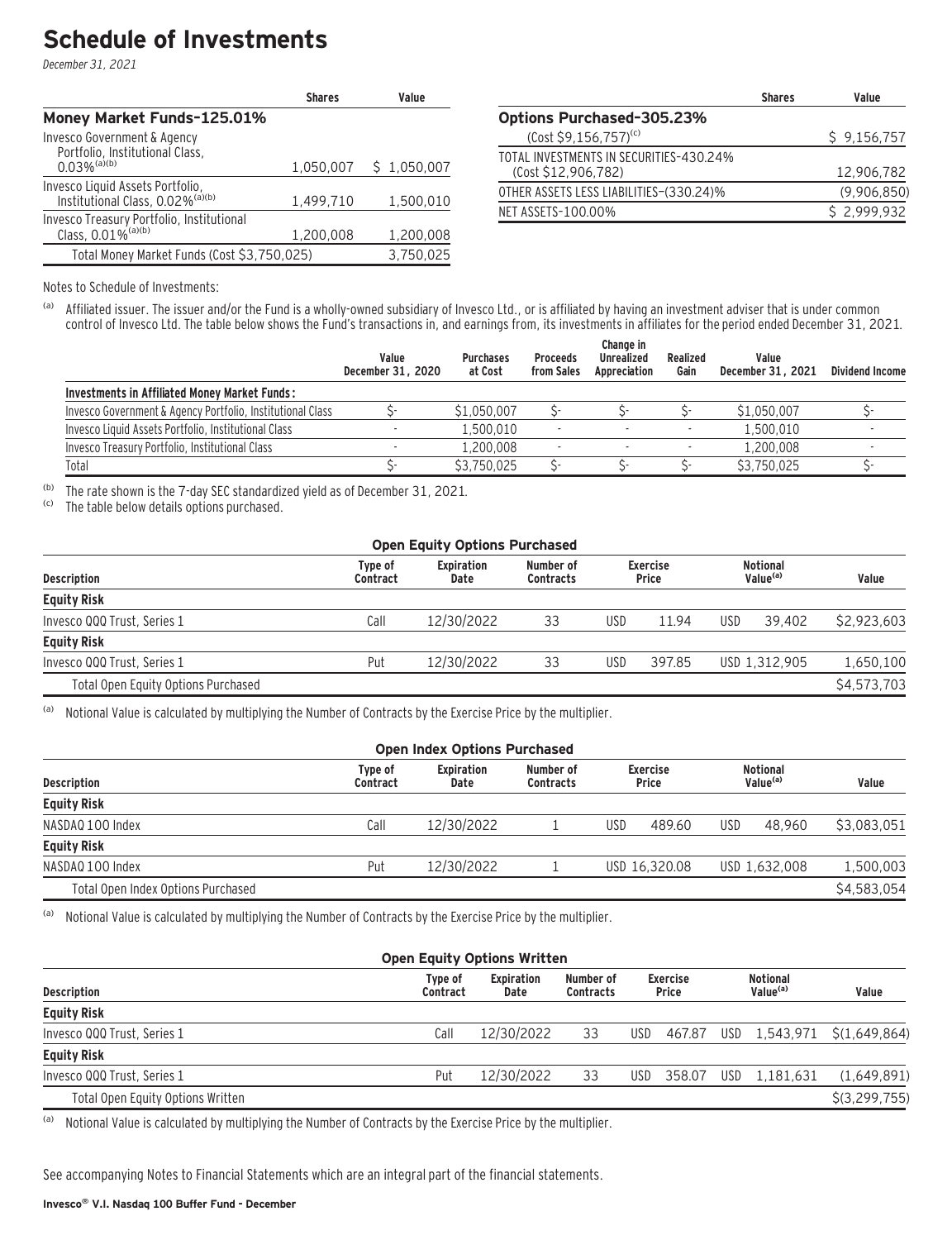| <b>Open Index Options Written</b> |                     |                           |                               |                          |           |                                         |               |                                       |  |  |
|-----------------------------------|---------------------|---------------------------|-------------------------------|--------------------------|-----------|-----------------------------------------|---------------|---------------------------------------|--|--|
| <b>Description</b>                | Type of<br>Contract | <b>Expiration</b><br>Date | Number of<br><b>Contracts</b> | <b>Exercise</b><br>Price |           | <b>Notional</b><br>Value <sup>(a)</sup> |               | Value                                 |  |  |
| <b>Equity Risk</b>                |                     |                           |                               |                          |           |                                         |               |                                       |  |  |
| NASDAQ 100 Index                  | Call                | 12/30/2022                |                               | USD                      |           |                                         |               | 19,192.41 USD 1,919,241 \$(1,499,997) |  |  |
| <b>Equity Risk</b>                |                     |                           |                               |                          |           |                                         |               |                                       |  |  |
| NASDAO 100 Index                  | Put                 | 12/30/2022                |                               | <b>USD</b>               | 14.688.07 |                                         | USD 1.468.807 | (1, 499, 997)                         |  |  |
| Total Open Index Options Written  |                     |                           |                               |                          |           |                                         |               | S(2.999.994)                          |  |  |

(a) Notional Value is calculated by multiplying the Number of Contracts by the Exercise Price by the multiplier.

Abbreviations:

USD —U.S. Dollar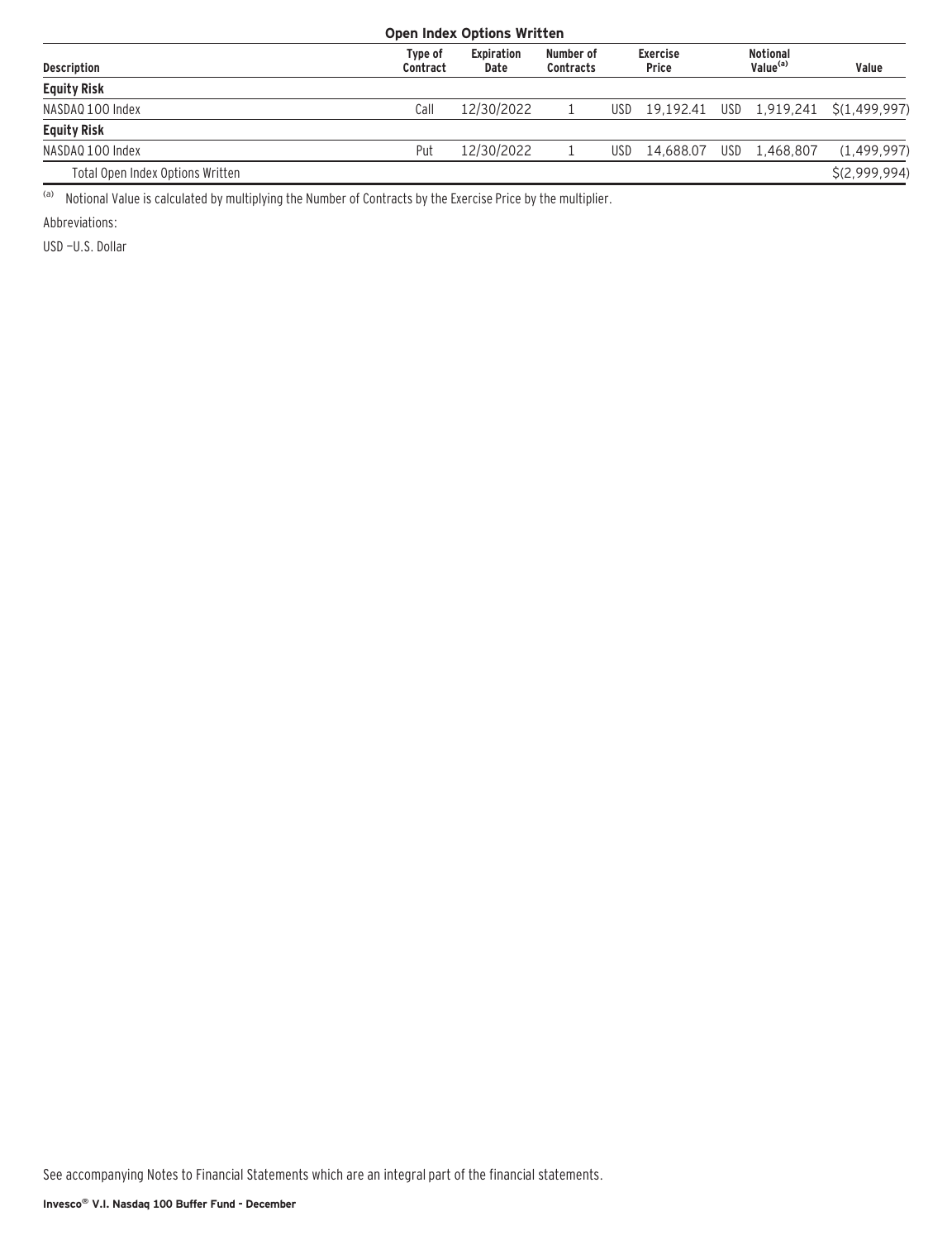### **Statement of Assets and Liabilities**

December 31, 2021

#### **Assets:**

Series II:

| Investments in unaffiliated securities, at value                                    |             |
|-------------------------------------------------------------------------------------|-------------|
| (Cost \$9,156,757)                                                                  | \$9,156,757 |
| Investments in affiliated money market funds, at value                              |             |
| (Cost \$3,750,025)                                                                  | 3,750,025   |
| Receivable for:                                                                     |             |
| Investments sold                                                                    | 6,299,749   |
| Fund expenses absorbed                                                              | 35,194      |
| Total assets                                                                        | 19,241,725  |
| Liabilities:                                                                        |             |
| Other investments:                                                                  |             |
| Options written, at value (premiums received                                        |             |
| \$6,299,749)                                                                        | 6,299,749   |
| Payable for:                                                                        |             |
| Investments purchased                                                               | 9,906,762   |
| Fund shares reacquired<br>Accrued fees to affiliates                                | 20          |
| Accrued trustees' and officers' fees and benefits                                   | 59<br>49    |
|                                                                                     |             |
| Accrued other operating expenses                                                    | 35,154      |
| <b>Total liabilities</b>                                                            | 16,241,793  |
| Net assets applicable to shares outstanding                                         | \$2,999,932 |
| Net assets consist of:                                                              |             |
| Shares of beneficial interest                                                       | \$2,999,932 |
|                                                                                     | \$2,999,932 |
|                                                                                     |             |
| <b>Net Assets:</b>                                                                  |             |
| Series I                                                                            | \$1,499,971 |
| Series II                                                                           | \$1,499,961 |
|                                                                                     |             |
| Shares outstanding, no par value, with an unlimited number of<br>shares authorized: |             |
| Series I                                                                            | 150,000     |
| Series II                                                                           | 150,000     |
| Series I:                                                                           |             |
| Net asset value per share                                                           | \$<br>10.00 |

Net asset value per share  $$ 10.00$ 

### **Statement of Operations**

For the period December 31, 2021 (commencement date) through December 31, 2021

#### **Expenses:**

| Advisory fees                                                   | 35        |
|-----------------------------------------------------------------|-----------|
| Administrative services fees                                    | 13        |
| Custodian fees                                                  | 39        |
| Distribution fees - Series II                                   | 10        |
| Trustees' and officers' fees and benefits                       | 49        |
| Licensing fees                                                  | 3         |
| Reports to shareholders                                         | 4,816     |
| Professional services fees                                      | 30,267    |
| 0ther                                                           | 30        |
| Total expenses                                                  | 35,262    |
| Less: Fees waived                                               | (35, 194) |
| Net expenses                                                    | 68        |
| Net investment income (loss)                                    | (68)      |
| Net increase (decrease) in net assets resulting from operations | (68)      |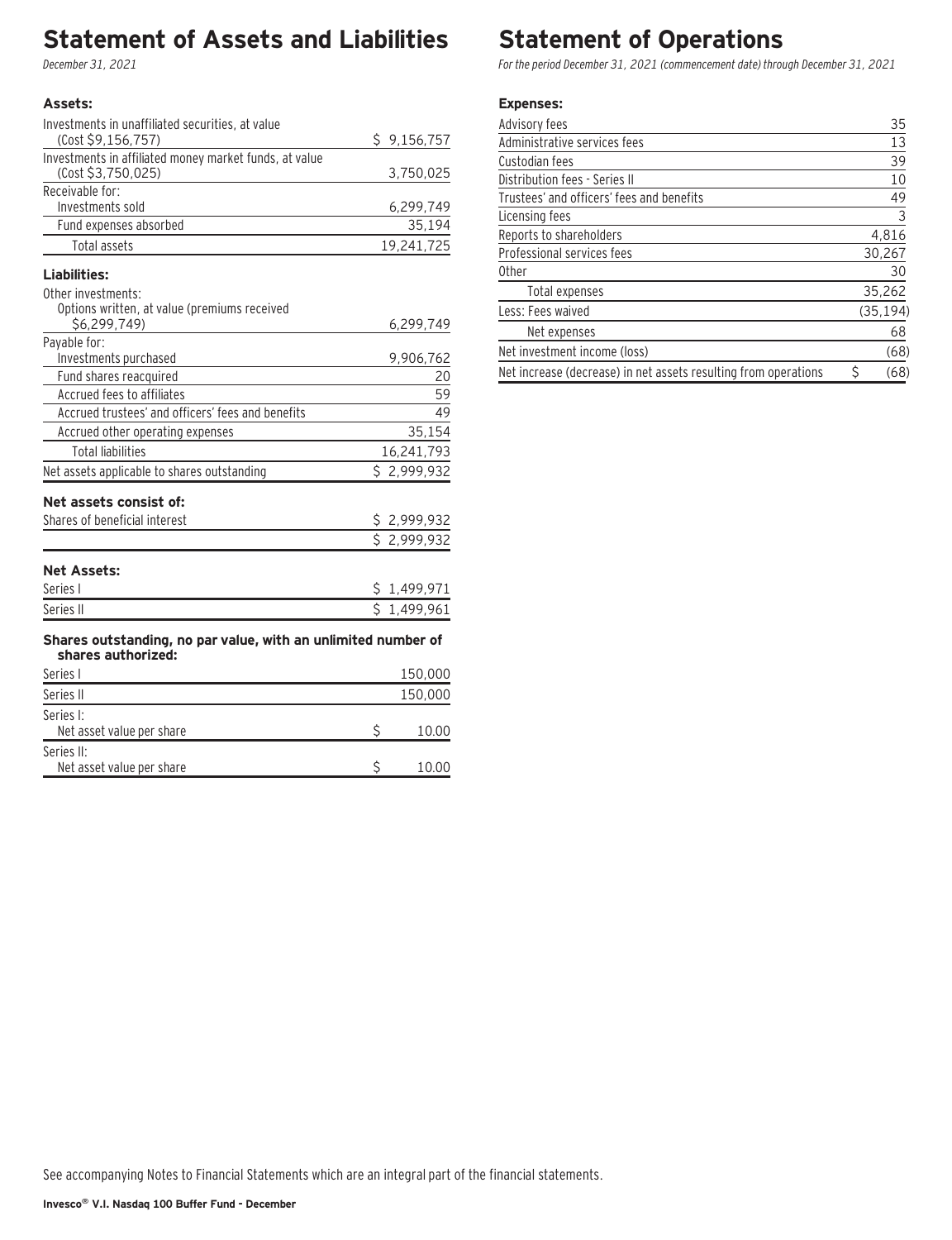### **Statement of Changes in Net Assets**

For the period December 31, 2021 (commencement date) through December 31, 2021

|                                                                 | December 31, 2021<br>(commencement date) through<br>December 31, 2021 |
|-----------------------------------------------------------------|-----------------------------------------------------------------------|
| <b>Operations:</b>                                              |                                                                       |
| Net investment income (loss)                                    | (68)                                                                  |
| Net increase (decrease) in net assets resulting from operations | (68)                                                                  |
| <b>Share transactions-net:</b>                                  |                                                                       |
| Series I                                                        | 1,500,000                                                             |
| Series II                                                       | 1,500,000                                                             |
| Net increase in net assets resulting from share transactions    | 3,000,000                                                             |
| Net increase in net assets                                      | 2,999,932                                                             |
| Net assets:                                                     |                                                                       |
| Beginning of period                                             |                                                                       |
| End of period                                                   | \$2,999,932                                                           |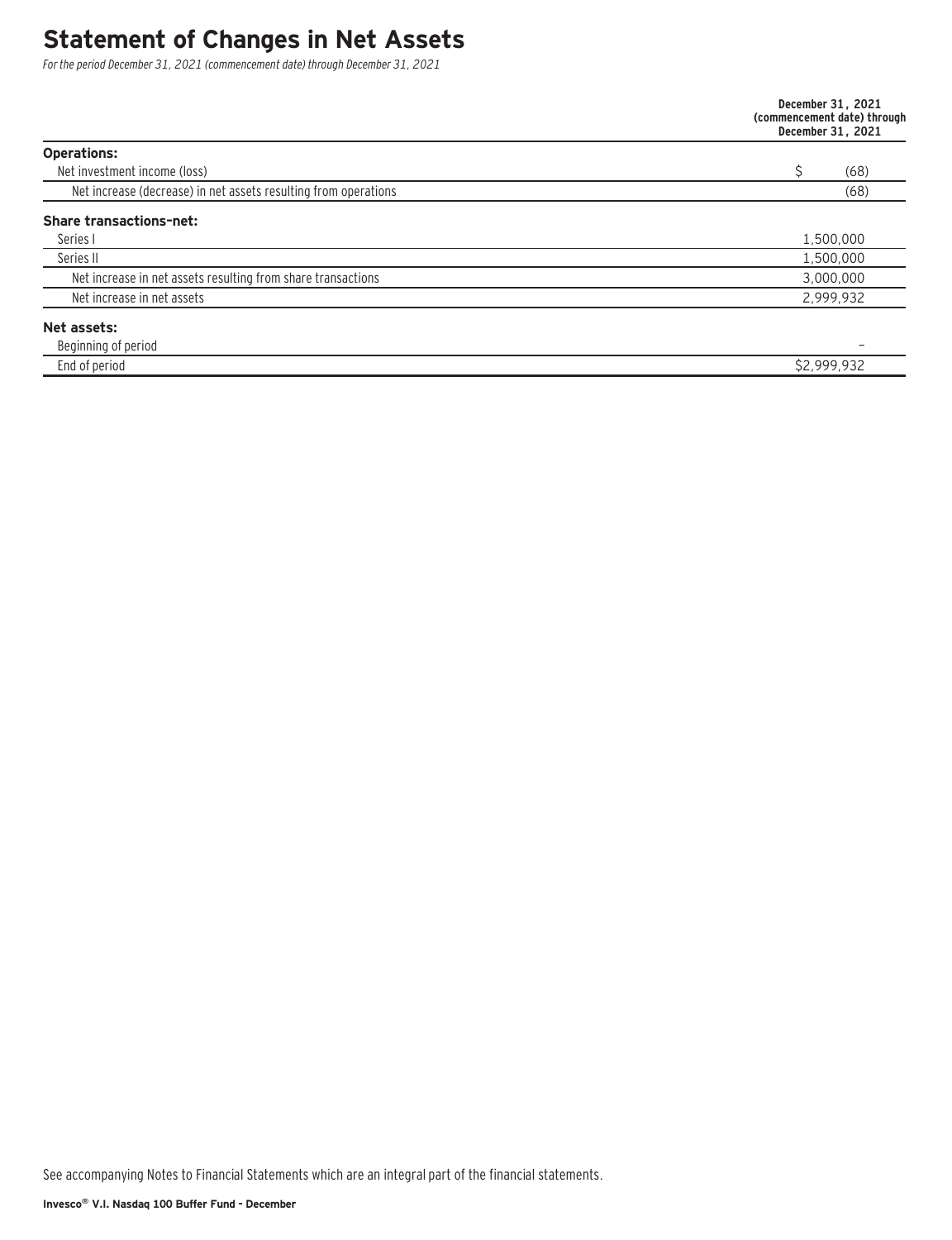## **Financial Highlights**

The following schedule presents financial highlights for a share of the Fund outstanding throughout the periods indicated.

|                               | Net asset<br>value,<br>beainnina<br>of period | <b>Net</b><br>investment<br>income<br>$(logs)$ <sup>(a)</sup> | Net gains<br>(losses)<br>on securities<br>(both<br>realized and<br>unrealized) | <b>Total from</b><br>investment<br>operations | Net asset<br>value, end<br>of period | Total<br>return (b) | Net assets.<br>end of period<br>(000's omitted) | Ratio of<br>expenses<br>to average<br>net assets<br>with fee waivers<br>and/or<br>expenses<br>absorbed | Ratio of<br>expenses<br>to average net<br>assets without<br>fee waivers<br>and/or<br>expenses<br>absorbed | Ratio of net<br>investment<br>income<br>(loss)<br>to average<br>net assets | <b>Portfolio</b><br>turnover <sup>(c)</sup> |
|-------------------------------|-----------------------------------------------|---------------------------------------------------------------|--------------------------------------------------------------------------------|-----------------------------------------------|--------------------------------------|---------------------|-------------------------------------------------|--------------------------------------------------------------------------------------------------------|-----------------------------------------------------------------------------------------------------------|----------------------------------------------------------------------------|---------------------------------------------|
| Series I                      |                                               |                                                               |                                                                                |                                               |                                      |                     |                                                 |                                                                                                        |                                                                                                           |                                                                            |                                             |
| Period ended $12/31/21^{(d)}$ | \$10.00                                       | \$(0.00)                                                      | ς.                                                                             | \$(0.00)                                      | \$10.00                              | $-9/0$              | \$1,500                                         | $0.70\%$ <sup>(e)</sup>                                                                                | 428.89% <sup>(e)</sup>                                                                                    | $(0.70) \%$ <sup>(e)</sup>                                                 | 0%                                          |
| Series II                     |                                               |                                                               |                                                                                |                                               |                                      |                     |                                                 |                                                                                                        |                                                                                                           |                                                                            |                                             |
| Period ended $12/31/21^{(d)}$ | 10.00                                         | (0.00)                                                        |                                                                                | (0.00)                                        | 10.00                                |                     | 1.500                                           | $0.95^{(e)}$                                                                                           | $429.14^{(e)}$                                                                                            | $(0.95)^{(e)}$                                                             |                                             |

<sup>(a)</sup> Calculated using average shares outstanding.<br><sup>(b)</sup> Includes adjustments in accordance with accounting principles generally accepted in the United States of America and as such, the net asset value for financial repor the returns based upon those net asset values may differ from the net asset value and returns for shareholder transactions. Total returns are not annualized for periods less than one year, if applicable, and do not reflect charges assessed in connection with a variable product, which if included would reduce total returns.<br><sup>(c)</sup> Portfolio turnover is calculated at the fund level and is not annualized f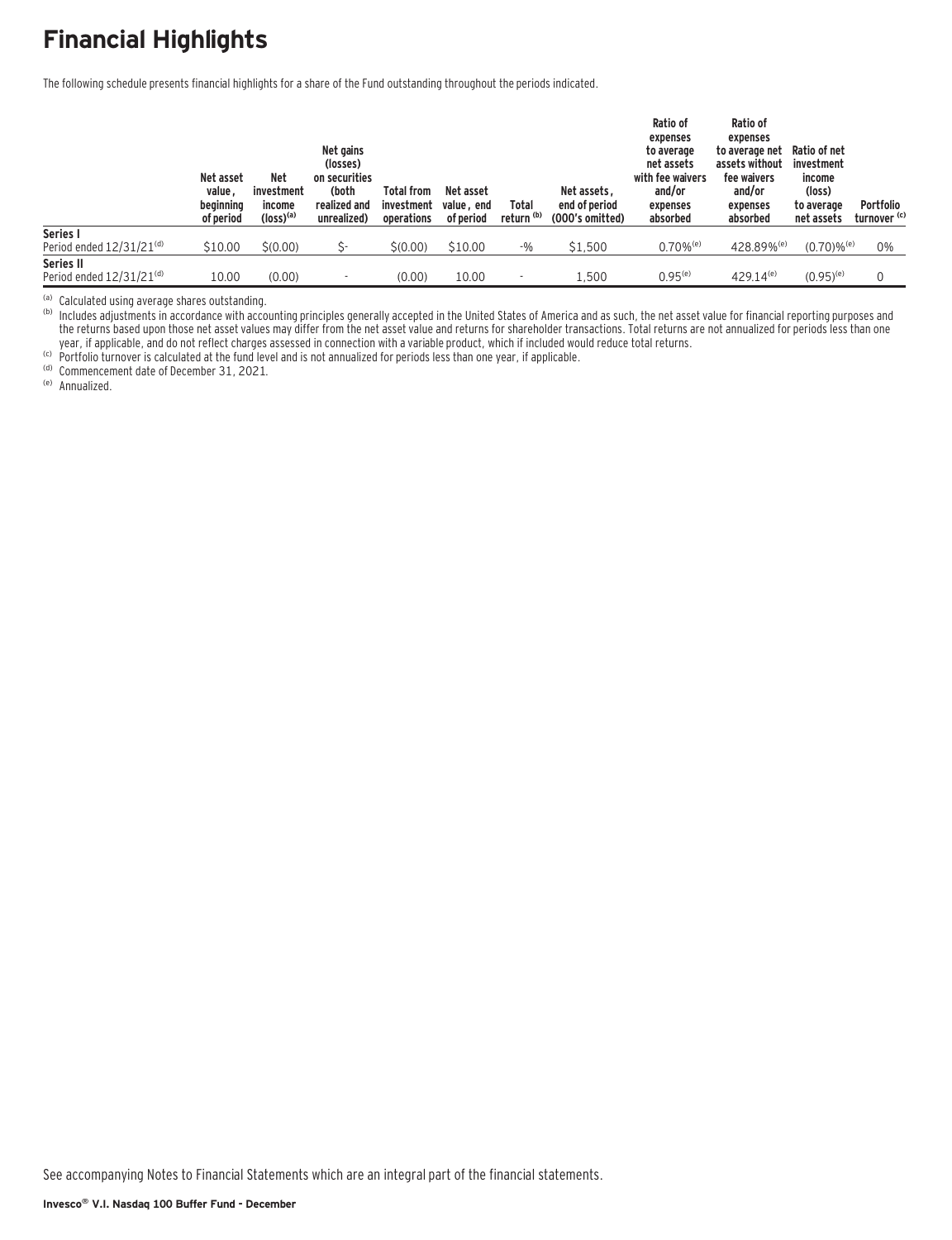### **Notes to Financial Statements**

December 31, 2021

#### **NOTE 1—Significant Accounting Policies**

Invesco<sup>®</sup> V.I. Nasdaq 100 Buffer Fund - December (the "Fund") is a series portfolio of AIM Variable Insurance Funds (Invesco Variable Insurance Funds) (the "Trust"). The Trust is a Delaware statutory trust registered under the Investment Company Act of 1940, as amended (the "1940 Act"), as an open-end series management investment company. Information presented in these financial statements pertains only to the Fund. Matters affecting the Fund or each class will be voted on exclusively by the shareholders of the Fund or each class. Current Securities and Exchange Commission ("SEC") guidance, however, requires participating insurance companies offering separate accounts to vote shares proportionally in accordance with the instructions of the contract owners whose investments are funded by shares of each Fund or class.

The Fund seeks, over a specified annual outcome period, to provide investors with returns that match those of the Nasdaq 100 Index® (the "Underlying Index") up to an upside cap, while providing a buffer against the first 10% (prior to taking into account any fees and expenses of the Fund) of Underlying Index losses. The Fund invests, under normal circumstances, at least 80% its net assets (plus any borrowings for investment purposes) in options that reference the Nasdaq 100 Index<sup>®</sup> or options that reference the Invesco QQQ ETF, which is an affiliated exchange-traded unit investment trust that seeks to track the Nasdaq 100 Index®

The Fund employs a "Defined Outcome" strategy, which seeks to replicate the performance of the Underlying Index over a designated period of 12 months (the "Outcome Period") up to a predetermined cap (the "Cap"), while providing a buffer against the first 10% of Underlying Index losses over the Outcome Period (the "Buffer"). Following the conclusion of the initial Outcome Period, each subsequent Outcome Period will be a one-year period that begins on the trading day that immediately follows the day that the preceding Outcome Period concluded. New Cap levels will be determined at the end of the trading day immediately preceding the first day of each new Outcome Period and will change depending on market conditions. The Buffer for each Outcome Period will be 10%. The Fund's Cap represents the maximum percentage return, expressed as a percentage of the value of the Underlying Index determined at the start of the relevant Outcome Period (the "Underlying Index Start Value"), that can be achieved from an investment in the Fund over an Outcome Period, prior to taking into account any fees and expenses of the Fund. The Fund's Buffer represents the amount of losses, expressed as a percentage of the Underlying Index Start Value, that the Fund will buffer against if the Underlying Index experiences losses over an Outcome Period, prior to taking into account any fees and expenses of the Fund. Underlying Index losses over an Outcome Period that exceed the Buffer will be borne by shareholders.

The Fund currently offers two classes of shares, Series I and Series II, both of which are offered to insurance company separate accounts funding variable annuity contracts and variable life insurance policies ("variable products").

The Fund is an investment company and accordingly follows the investment company accounting and reporting guidance in accordance with Financial Accounting Standards Board Accounting Standards Codification Topic 946, Financial Services – Investment Companies.

The following is a summary of the significant accounting policies followed by the Fund in the preparation of its financial statements.

A. Security Valuations - Securities, including restricted securities, are valued according to the following policy.

A security listed or traded on an exchange (except convertible securities) is valued at its last sales price or official closing price as of the close of the customary trading session on the exchange where the security is principally traded, or lacking any sales or official closing price on a particular day, the security may be valued at the closing bid price on that day. Securities traded in the over-the-counter market are valued based on prices furnished by independent pricing services or market makers. When such securities are valued by an independent pricing service they may be considered fair valued. Futures contracts are valued at the final settlement price set by an exchange on which they are principally traded. Listed options are valued at the mean between the last bid and asked prices from the exchange on which they are principally traded. Options not listed on an exchange are valued by an independent source at the mean between the last bid and asked prices. For purposes of determining net asset value ("NAV") per share, futures and option contracts generally are valued 15 minutes after the close of the customary trading session of the New York Stock Exchange ("NYSE").

Investments in open-end and closed-end registered investment companies that do not trade on an exchange are valued at the end-of-day net asset value per share. Investments in open-end and closed-end registered investment companies that trade on an exchange are valued at the last sales price or official closing price as of the close of the customary trading session on the exchange where the security is principally traded.

Debt obligations (including convertible securities) and unlisted equities are fair valued using an evaluated quote provided by an independent pricing service. Evaluated quotes provided by the pricing service may be determined without exclusive reliance on quoted prices, and may reflect appropriate factors such as institution-size trading in similar groups of securities, developments related to specific securities, dividend rate (for unlisted equities), yield (for debt obligations), quality, type of issue, coupon rate (for debt obligations), maturity (for debt obligations), individual trading characteristics and other market data. Pricing services generally value debt obligations assuming orderly transactions of institutional round lot size, but a fund may hold or transact in the same securities in smaller, odd lot sizes. Odd lots often trade at lower prices than institutional round lots. Debt obligations are subject to interest rate and credit risks. In addition, all debt obligations involve some risk of default with respect to interest and/or principal payments.

Foreign securities' (including foreign exchange contracts) prices are converted into U.S. dollar amounts using the applicable exchange rates as of the close of the NYSE. If market quotations are available and reliable for foreign exchange-traded equity securities, the securities will be valued at the market quotations. Because trading hours for certain foreign securities end before the close of the NYSE, closing market quotations may become unreliable. If between the time trading ends on a particular security and the close of the customary trading session on the NYSE, events occur that the investment adviser determines are significant and make the closing price unreliable, the Fund may fair value the security. If the event is likely to have affected the closing price of the security, the security will be valued at fair value in good faith using procedures approved by the Board of Trustees. Adjustments to closing prices to reflect fair value may also be based on a screening process of an independent pricing service to indicate the degree of certainty, based on historical data, that the closing price in the principal market where a foreign security trades is not the current value as of the close of the NYSE. Foreign securities' prices meeting the approved degree of certainty that the price is not reflective of current value will be priced at the indication of fair value from the independent pricing service. Multiple factors may be considered by the independent pricing service in determining adjustments to reflect fair value and may include information relating to sector indices, American Depositary Receipts and domestic and foreign index futures. Foreign securities may have additional risks including exchange rate changes, potential for sharply devalued currencies and high inflation, political and economic upheaval, the relative lack of issuer information, relatively low market liquidity and the potential lack of strict financial and accounting controls and standards.

Securities for which market prices are not provided by any of the above methods may be valued based upon quotes furnished by independent sources. The last bid price may be used to value equity securities. The mean between the last bid and asked prices is used to value debt obligations, including corporate loans.

Securities for which market quotations are not readily available or became unreliable are valued at fair value as determined in good faith by or under the supervision of the Trust's officers following procedures approved by the Board of Trustees. Issuer specific events, market trends, bid/asked quotes of brokers and information providers and other market data may be reviewed in the course of making a good faith determination of a security's fair value.

The Fund may invest in securities that are subject to interest rate risk, meaning the risk that the prices will generally fall as interest rates rise and, conversely, the prices will generally rise as interest rates fall. Specific securities differ in their sensitivity to changes in interest rates depending on their individual characteristics. Changes in interest rates may result in increased market volatility, which may affect the value and/or liquidity of certain Fund investments.

Valuations change in response to many factors including the historical and prospective earnings of the issuer, the value of the issuer's assets, general market conditions which are not specifically related to the particular issuer, such as real or perceived adverse economic conditions, changes in the general outlook for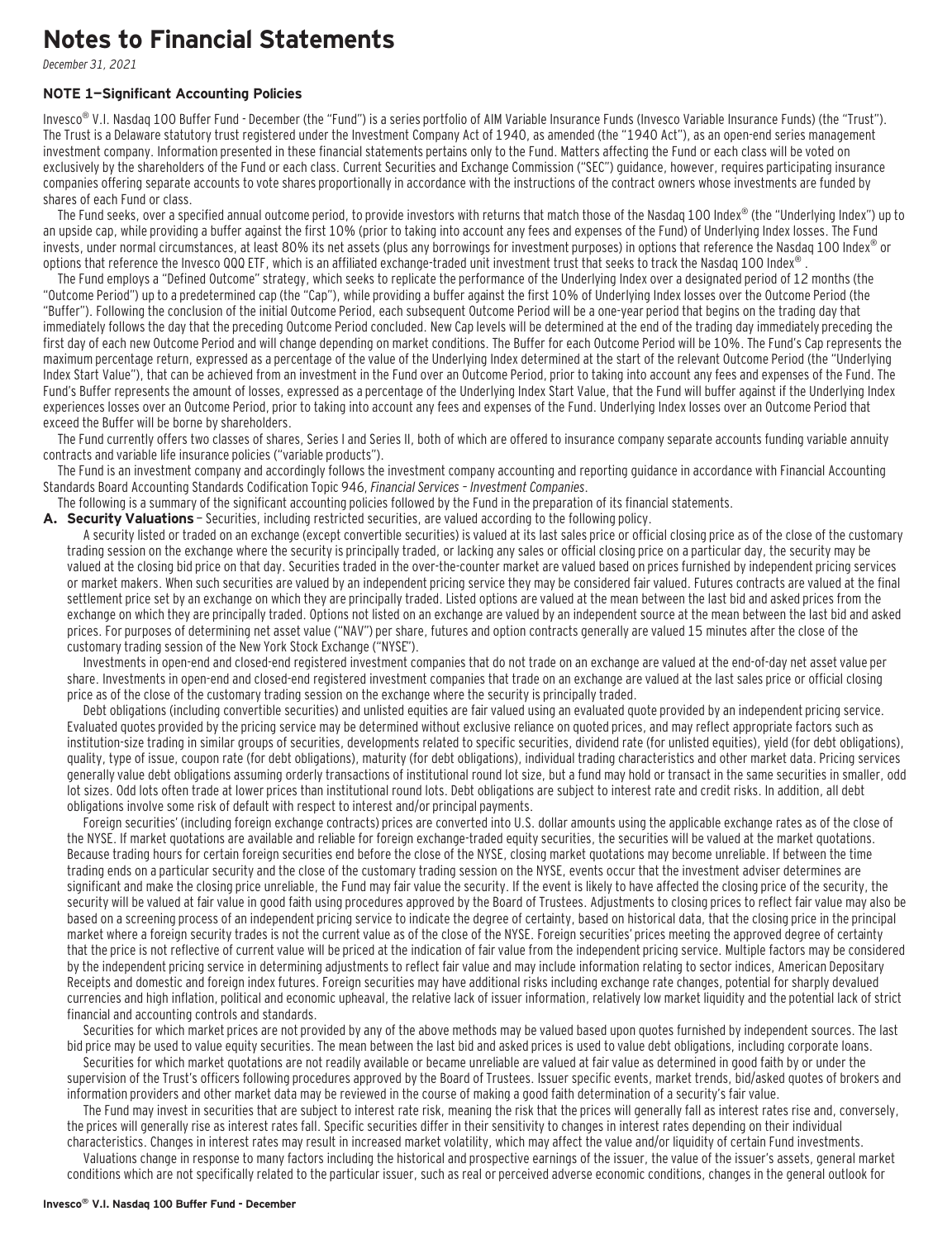revenues or corporate earnings, changes in interest or currency rates, regional or global instability, natural or environmental disasters, widespread disease or other public health issues, war, acts of terrorism or adverse investor sentiment generally and market liquidity. Because of the inherent uncertainties of valuation, the values reflected in the financial statements may materially differ from the value received upon actual sale of those investments.

**B. Securities Transactions and Investment Income** - Securities transactions are accounted for on a trade date basis. Realized gains or losses on sales are computed on the basis of specific identification of the securities sold. Interest income (net of withholding tax, if any) is recorded on an accrual basis from settlement date and includes coupon interest and amortization of premium and accretion of discount on debt securities as applicable. Dividend income (net of withholding tax, if any) is recorded on the ex-dividend date.

The Fund may periodically participate in litigation related to Fund investments. As such, the Fund may receive proceeds from litigation settlements. Any proceeds received are included in the Statement of Operations as realized gain (loss) for investments no longer held and as unrealized gain (loss) for investments still held.

Brokerage commissions and mark ups are considered transaction costs and are recorded as an increase to the cost basis of securities purchased and/or a reduction of proceeds on a sale of securities. Such transaction costs are included in the determination of net realized and unrealized gain (loss) from investment securities reported in the Statement of Operations and the Statement of Changes in Net Assets and the net realized and unrealized gains (losses) on securities per share in the Financial Highlights. Transaction costs are included in the calculation of the Fund's net asset value and, accordingly, they reduce the Fund's total returns. These transaction costs are not considered operating expenses and are not reflected in net investment income reported in the Statement of Operations and the Statement of Changes in Net Assets, or the net investment income per share and the ratios of expenses and net investment income reported in the Financial Highlights, nor are they limited by any expense limitation arrangements between the Fund and the investment adviser.

#### The Fund allocates income and realized and unrealized capital gains and losses to a class based on the relative net assets of each class.

- **C. Country Determination**  For the purposes of making investment selection decisions and presentation in the Schedule of Investments, the investment adviser may determine the country in which an issuer is located and/or credit risk exposure based on various factors. These factors include the laws of the country under which the issuer is organized, where the issuer maintains a principal office, the country in which the issuer derives 50% or more of its total revenues and the country that has the primary market for the issuer's securities, as well as other criteria. Among the other criteria that may be evaluated for making this determination are the country in which the issuer maintains 50% or more of its assets, the type of security, financial guarantees and enhancements, the nature of the collateral and the sponsor organization. Country of issuer and/or credit risk exposure has been determined to be the United States of America, unless otherwise noted.
- **D. Distributions**  Distributions from net investment income and net realized capital gain, if any, are generally declared and paid to separate accounts of participating insurance companies annually and recorded on the ex-dividend date.
- **E. Federal Income Taxes** The Fund intends to comply with the requirements of Subchapter M of the Internal Revenue Code of 1986, as amended (the "Internal Revenue Code"), necessary to qualify as a regulated investment company and to distribute substantially all of the Fund's taxable earnings to shareholders. As such, the Fund will not be subject to federal income taxes on otherwise taxable income (including net realized capital gain) that is distributed to shareholders. Therefore, no provision for federal income taxes is recorded in the financial statements.

The Fund recognizes the tax benefits of uncertain tax positions only when the position is more likely than not to be sustained. Management has analyzed the Fund's uncertain tax positions and concluded that no liability for unrecognized tax benefits should be recorded related to uncertain tax positions. Management is not aware of any tax positions for which it is reasonably possible that the total amounts of unrecognized tax benefits will change materially in the next 12 months. The Fund files tax returns in the U.S. Federal jurisdiction and certain other jurisdictions. Generally, the Fund is subject to examinations by such taxing authorities for up to three years after the filing of the return for the tax period.

- **F. Expenses**  Fees provided for under the Rule 12b-1 plan of a particular class of the Fund and which are directly attributable to that class are charged to the operations of such class. All other expenses are allocated among the classes based on relative net assets.
- **G. Accounting Estimates** The preparation of financial statements in conformity with accounting principles generally accepted in the United States of America ("GAAP") requires management to make estimates and assumptions that affect the reported amounts of assets and liabilities at the date of the financial statements and the reported amounts of revenues and expenses during the reporting period including estimates and assumptions related to taxation. Actual results could differ from those estimates by a significant amount. In addition, the Fund monitors for material events or transactions that may occur or become known after the period-end date and before the date the financial statements are released to print.
- **H. Indemnifications**  Under the Trust's organizational documents, each Trustee, officer, employee or other agent of the Trust is indemnified against certain liabilities that may arise out of the performance of their duties to the Fund. Additionally, in the normal course of business, the Fund enters into contracts, including the Fund's servicing agreements, that contain a variety of indemnification clauses. The Fund's maximum exposure under these arrangements is unknown as this would involve future claims that may be made against the Fund that have not yet occurred. The risk of material loss as a result of such indemnification claims is considered remote.
- **I. Flex Options Purchased and Written**  The Fund invests primarily in FLexible EXchange® Options ("FLEX® Options"), which are non-standard Options that allow users to negotiate key contract terms, including exercise prices, exercise styles, and expiration dates, on major stock indexes as well as individual equities. Other benefits of FLEX® Options, include guarantee for settlement by the Options Clearing Corporation (the "OCC"), a market clearinghouse that guarantees performance by counterparties to certain derivatives contracts and protection from counterparty risk that is associated with Over-the-counter trading.

The Fund will purchase and sell put and call FLEX® Options. Put options give the holder (the buyer of the put) the right to sell an asset (or deliver the cash value of the Underlying Index, in case of an index put option) and gives the seller of the put (the writer) of the put the obligation to buy the asset (or receive cash value of the Underlying Index, in case of an index put option) at a certain defined price. Call options give the holder (the buyer of the call) the right to buy an asset (or receive cash value of the Underlying Index, in case of an index call option) and gives the seller of the call (the writer) the obligation to sell the asset (or deliver cash value of the Underlying Index, in case of an index call option) at a certain defined price.

When the Fund purchases an option, an amount equal to the premium paid by the Fund is recorded as an investment and is subsequently adjusted to the current value of the option purchased. If an option expires on the stipulated expiration date or if the Fund enters into a closing sale transaction, a gain or loss is realized. If a call option is exercised, the cost of the security acquired is increased by the premium paid for the call. If a put option is exercised, a gain or loss is realized from the sale of the underlying security, and the proceeds from such sale are decreased by the premium originally paid. Purchased options are non-income producing securities. Options purchased are reported as Investments in unaffiliated securities on the Statement of Assets and Liabilities. Realized and unrealized gains and losses on options purchased are included on Statement of Operations as Net realized gain (loss) from and Change in net unrealized appreciation (depreciation) of Investment securities.

When the Fund writes an option, an amount equal to the premium received by the Fund is recorded as a liability and is subsequently adjusted to the current value of the option written. Premiums received from writing options that expire unexercised are treated by the Fund on the expiration date as realized gain from written options. The difference between the premium and the amount paid on effecting a closing purchase transaction, including brokerage commissions, is also treated as a realized gain, or if the premium is less than the amount paid for the closing purchase transaction, as a realized loss. If a call option is exercised, the premium is added to the proceeds from the sale of the underlying security in determining whether the Fund has realized a gain or loss. If a put option is exercised, the premium reduces the cost basis of the securities purchased by the Fund. The Fund, as the writer of an option, bears the market risk of an unfavorable change in the price of the security underlying the written option. Options written are reported as a liability on the Statement of Assets and Liabilities. Realized and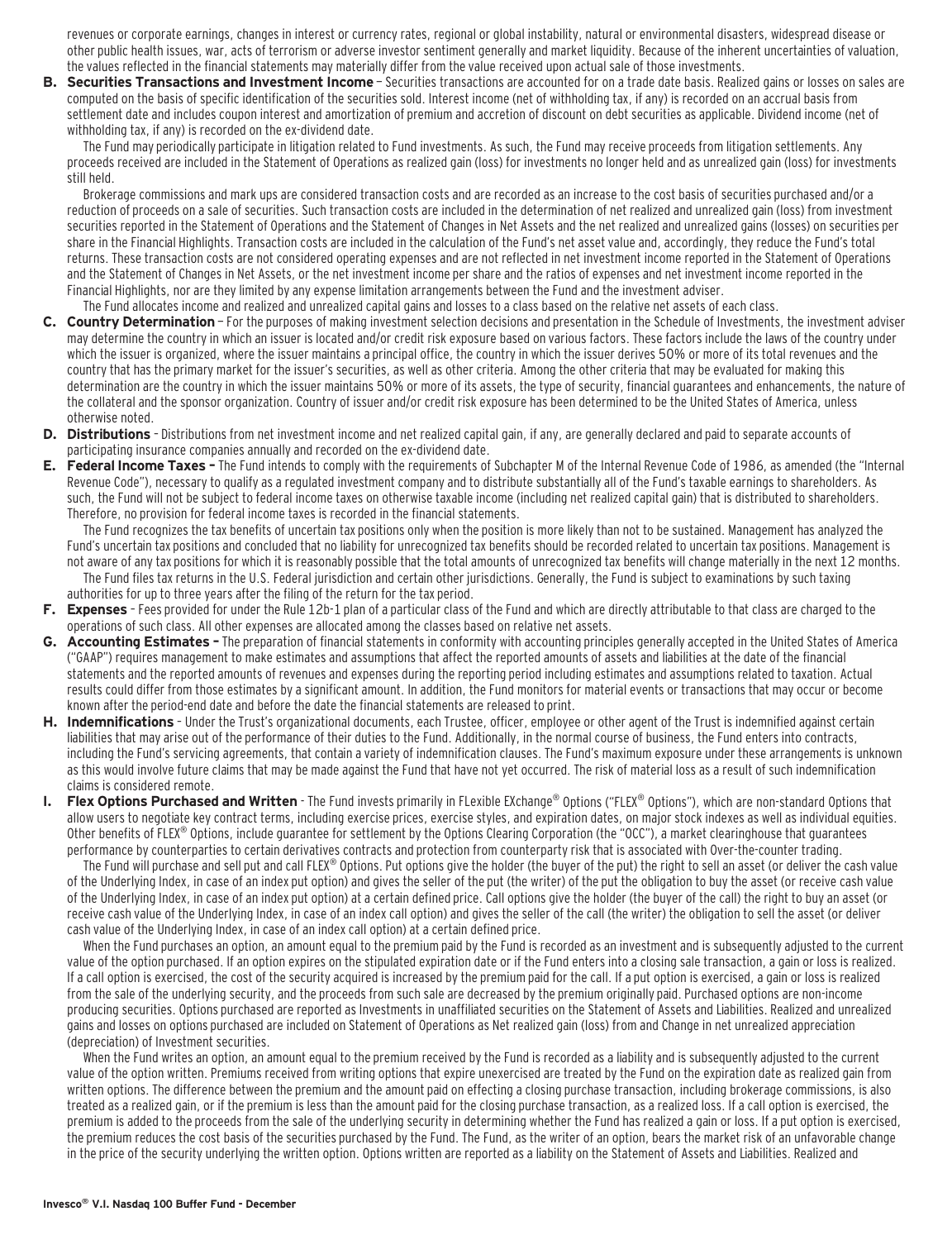unrealized gains and losses on options written are included on the Statement of Operations as Net realized gain (loss) from and Change in net unrealized appreciation (depreciation) of Option contracts written.

The Fund bears the risk that the OCC could be unable or unwilling to perform its obligations under the FLEX® Options contracts, which could cause significant losses. Additionally, FLEX® Options may be less liquid than certain other securities such as standardized options. In less liquid markets for the FLEX® Options, the Fund may have difficulty closing out certain FLEX® Options positions under the customized terms. The Fund may experience substantial downside from specific FLEX<sup>®</sup> Option positions and certain FLEX<sup>®</sup> Option positions may expire worthless. The value of the underlying FLEX<sup>®</sup> Options will be affected by, among others, changes in the value of the exchange, changes in interest rates, changes in the actual and implied volatility of the Underlying Index and the remaining time to until the FLEX® Options expire. The value of the FLEX® Options does not increase or decrease at the same rate as the level of the Underlying Index (although they generally move in the same direction). However, as a FLEX® Option approaches its expiration date, its value typically increasingly moves with the value of the Underlying Index.

- **J. Leverage Risk**  Leverage exists when the Fund can lose more than it originally invests because it purchases or sells an instrument or enters into a transaction without investing an amount equal to the full economic exposure of the instrument or transaction.
- **K. Buffered Loss Risk**  The term "buffer" is a generic term that is widely used in the investment management and financial services industries to describe an investment product or strategy that is designed to mitigate or alleviate downside risk. The Buffer for the Fund is designed to limit downside losses for shares purchased at the beginning and held until the end of the Outcome Period; however, there is no guarantee that the Buffer will effectively protect against all losses. If the Underlying Index declines over an Outcome Period by more than the Buffer, shareholders will bear the amount of the loss in excess of the Buffer at the end of the Outcome Period (plus Fund fees and expenses).
- **L. Non-Diversified Risk** Under the 1940 Act, a fund designated as "diversified" must limit its holdings such that the securities of issuers which individually represent more than 5% of its total assets must in the aggregate represent less than 25% of its total assets. The Fund is classified as "diversified" for purposes of the 1940 Act. However, the Fund may be "non-diversified," as defined in the 1940 Act, solely as a result of a change in relative market capitalization or index weighting of one or more constituents of the Underlying Index. A non-diversified fund can invest a greater portion of its assets in the securities of a small number of issuers or any single issuer than a diversified fund can. In such circumstances, a change in the value of one or a few issuers' securities will therefore affect the value of the Fund more than if it was a diversified fund. As such, the Fund's performance may be hurt disproportionately by the poor performance of relatively few stocks, or even a single stock, and the Fund's shares may experience significant fluctuations in value.
- **M. COVID-19 Risk**  The COVID-19 strain of coronavirus has resulted in instances of market closures and dislocations, extreme volatility, liquidity constraints and increased trading costs. Efforts to contain its spread have resulted in travel restrictions, disruptions of healthcare systems, business operations and supply chains, layoffs, lower consumer demand, and defaults, among other significant economic impacts that have disrupted global economic activity across many industries. Such economic impacts may exacerbate other pre-existing political, social and economic risks locally or globally.

### The ongoing effects of COVID-19 are unpredictable and may result in significant and prolonged effects on the Fund's performance.

#### **NOTE 2—Advisory Fees and Other Fees Paid to Affiliates**

The Trust has entered into a master investment advisory agreement with Invesco Advisers, Inc. (the "Adviser" or "Invesco"). Under the terms of the investment advisory agreement, the Fund accrues daily and pays monthly an advisory fee to the Adviser based on the annual rate of the Fund's average daily net assets as follows:

| <b>Average Daily Net Assets</b> |        |
|---------------------------------|--------|
| First \$2 billion               | 0.420% |
| Over \$2 billion                | 0.400% |

For the period December 31, 2021 (commencement date) through December 31, 2021, the effective advisory fee rate incurred by the Fund was 0.42%. Under the terms of a master sub-advisory agreement between the Adviser and each of Invesco Asset Management Deutschland GmbH, Invesco Asset Management Limited, Invesco Asset Management (Japan) Limited, Invesco Hong Kong Limited, Invesco Senior Secured Management, Inc. and Invesco Canada Ltd. and separate sub-advisory agreements with Invesco Capital Management LLC and Invesco Asset Management (India) Private Limited (collectively, the "Affiliated Sub-Advisers") the Adviser, not the Fund, will pay 40% of the fees paid to the Adviser to any such Affiliated Sub-Adviser(s) that provide(s) discretionary investment management services to the Fund based on the percentage of assets allocated to such Affiliated Sub-Adviser(s).

Effective December 31, 2021, the Adviser has contractually agreed, through at least April 30, 2023, to waive advisory fees and/or reimburse expenses of all shares to the extent necessary to limit total annual fund operating expenses after fee waiver and/or expense reimbursement (excluding certain items discussed below) of Series I shares to 0.70% and Series II shares to 0.95% of the Fund's average daily net assets (the "expense limits"). In determining the Adviser's obligation to waive advisory fees and/or reimburse expenses, the following expenses are not taken into account, and could cause the total annual fund operating expenses after fee waiver and/or expense reimbursement to exceed the numbers reflected above: (1) interest; (2) taxes; (3) dividend expense on short sales; (4) extraordinary or non-routine items, including litigation expenses; and (5) expenses that the Fund has incurred but did not actually pay because of an expense offset arrangement. Unless Invesco continues the fee waiver agreement, it will terminate on April 30, 2023. During its term, the fee waiver agreement cannot be terminated or amended to increase the expense limits or reduce the advisory fee waiver without approval of the Board of Trustees.

Further, the Adviser has contractually agreed, through at least June 30, 2023, to waive the advisory fee payable by the Fund in an amount equal to 100% of the net advisory fees the Adviser receives from the affiliated money market funds on investments by the Fund of uninvested cash in such affiliated money market funds. For the period December 31, 2021 (commencement date) through December 31, 2021, the Adviser waived advisory fees of \$35,194.

The Trust has entered into a master administrative services agreement with Invesco pursuant to which the Fund has agreed to pay Invesco a fee for costs incurred in providing accounting services and fund administrative services to the Fund and to reimburse Invesco for fees paid to insurance companies that have agreed to provide certain administrative services to the Fund. These administrative services provided by the insurance companies may include, among other things: maintenance of master accounts with the Fund; tracking, recording and transmitting net purchase and redemption orders for Fund shares; maintaining and preserving records related to the purchase, redemption and other account activity of variable product owners; distributing copies of Fund documents such as prospectuses, proxy materials and periodic reports, to variable product owners, and responding to inquiries from variable product owners about the Fund. Pursuant to such agreement, for the period December 31, 2021 (commencement date) through December 31, 2021, Invesco was paid \$1 for accounting and fund administrative services and was reimbursed \$12 for fees paid to insurance companies. Invesco has entered into a sub-administration agreement whereby State Street Bank and Trust Company ("SSB") serves as fund accountant and provides certain administrative services to the Fund. Pursuant to a custody agreement with the Trust on behalf of the Fund, SSB also serves as the Fund's custodian.

The Trust has entered into a transfer agency and service agreement with Invesco Investment Services, Inc. ("IIS") pursuant to which the Fund has agreed to pay IIS a fee for providing transfer agency and shareholder services to the Fund and reimburse IIS for certain expenses incurred by IIS in the course of providing such services. For the period December 31, 2021 (commencement date) through December 31, 2021, expenses incurred under the agreement are shown in the Statement of Operations as Transfer agent fees.

The Trust has entered into a master distribution agreement with Invesco Distributors, Inc. ("IDI") to serve as the distributor for the Fund. The Trust has adopted a plan pursuant to Rule 12b-1 under the 1940 Act with respect to the Fund's Series II shares (the "Plan"). The Fund, pursuant to the Plan, pays IDI compensation at the annual rate of 0.25% of the Fund's average daily net assets of Series II shares. The fees are accrued daily and paid monthly. Of the Plan payments, up to 0.25% of the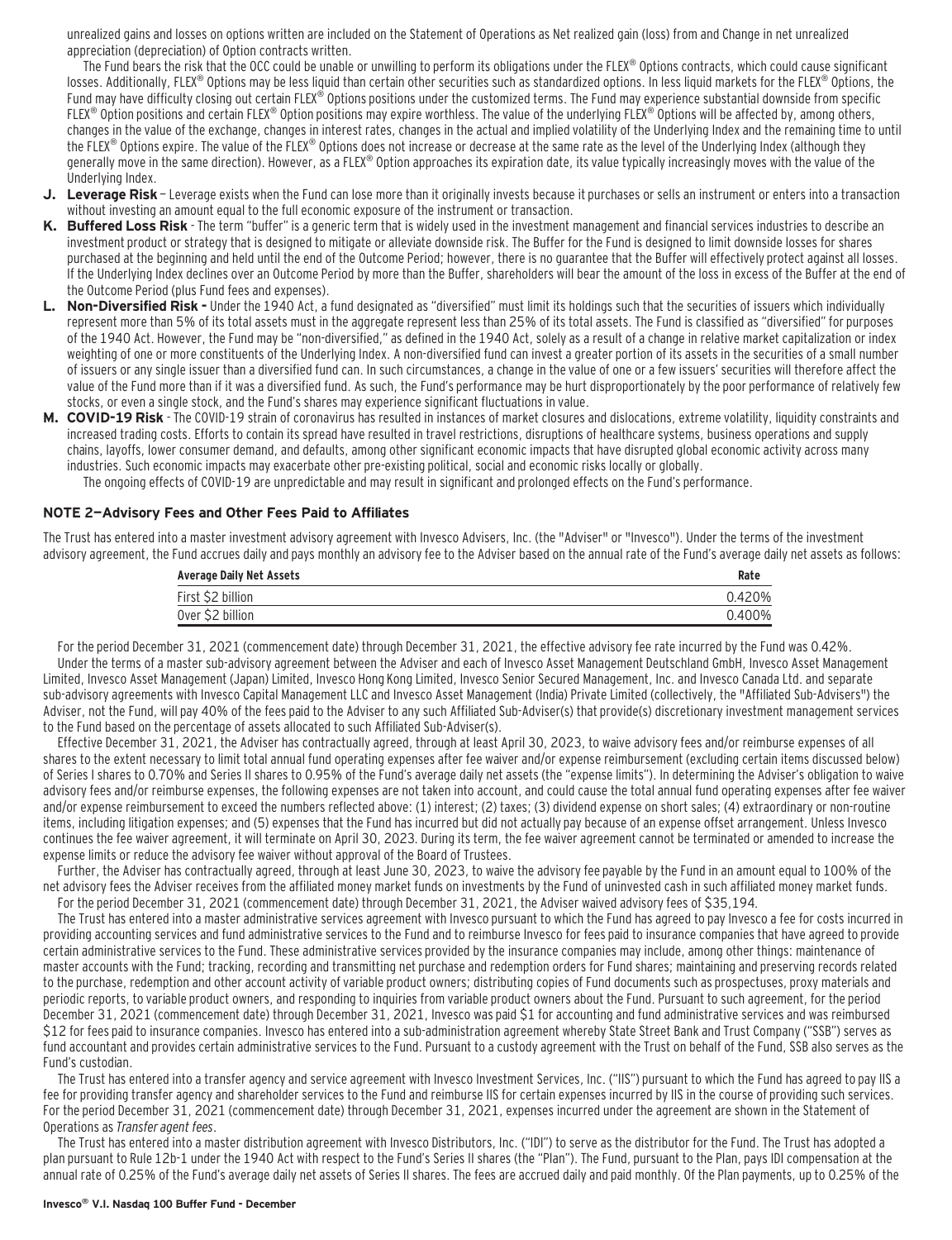average daily net assets of the Series II shares may be paid to insurance companies who furnish continuing personal shareholder services to customers who purchase and own Series II shares of the Fund. For the period December 31, 2021 (commencement date) through December 31, 2021, expenses incurred under the Plan are detailed in the Statement of Operations as Distribution fees.

Certain officers and trustees of the Trust are officers and directors of the Adviser, IIS and/or IDI.

#### **NOTE 3—Additional Valuation Information**

GAAP defines fair value as the price that would be received to sell an asset or paid to transfer a liability in an orderly transaction between market participants at the measurement date, under current market conditions. GAAP establishes a hierarchy that prioritizes the inputs to valuation methods, giving the highest priority to readily available unadjusted quoted prices in an active market for identical assets (Level 1) and the lowest priority to significant unobservable inputs (Level 3), generally when market prices are not readily available or are unreliable. Based on the valuation inputs, the securities or other investments are tiered into one of three levels. Changes in valuation methods may result in transfers in or out of an investment's assigned level:

- Level 1 Prices are determined using quoted prices in an active market for identical assets.
- Level 2 Prices are determined using other significant observable inputs. Observable inputs that other market participants may use in pricing a security. These may include quoted prices for similar securities, interest rates, prepayment speeds, credit risk, yield curves, loss severities, default rates, discount rates, volatilities and others.
- Level 3 Prices are determined using significant unobservable inputs. In situations where quoted prices or observable inputs are unavailable (for example, when there is little or no market activity for an investment at the end of the period), unobservable inputs may be used. Unobservable inputs reflect the Fund's own assumptions about the factors market participants would use in determining fair value of the securities or instruments and would be based on the best available information.

The following is a summary of the tiered valuation input levels, as of December 31, 2021. The level assigned to the securities valuations may not be an indication of the risk or liquidity associated with investing in those securities. Because of the inherent uncertainties of valuation, the values reflected in the financial statements may materially differ from the value received upon actual sale of those investments.

|                                        | Level 1     | Level <sub>2</sub> | Level <sub>3</sub> | Total         |
|----------------------------------------|-------------|--------------------|--------------------|---------------|
| <b>Investments in Securities</b>       |             |                    |                    |               |
| Money Market Funds                     | \$3,750,025 |                    |                    | \$3,750,025   |
| Options Purchased                      |             | 9,156,757          |                    | 9,156,757     |
| <b>Total Investments in Securities</b> | 3,750,025   | 9,156,757          |                    | 12,906,782    |
| Other Investments - Liabilities*       |             |                    |                    |               |
| Options Written                        |             | (6, 299, 749)      |                    | (6, 299, 749) |
| <b>Total Investments</b>               | \$3,750,025 | \$2,857,008        |                    | \$6,607,033   |
|                                        |             |                    |                    |               |

Options written are shown at value.

#### **NOTE 4—Derivative Investments**

The Fund may enter into an International Swaps and Derivatives Association Master Agreement ("ISDA Master Agreement") under which a fund may trade OTC derivatives. An OTC transaction entered into under an ISDA Master Agreement typically involves a collateral posting arrangement, payment netting provisions and close-out netting provisions. These netting provisions allow for reduction of credit risk through netting of contractual obligations. The enforceability of the netting provisions of the ISDA Master Agreement depends on the governing law of the ISDA Master Agreement, among other factors.

For financial reporting purposes, the Fund does not offset OTC derivative assets or liabilities that are subject to ISDA Master Agreements in the Statement of Assets and Liabilities.

#### **Value of Derivative Investments at Period-End**

The table below summarizes the value of the Fund's derivative investments, detailed by primary risk exposure, held as of December 31, 2021:

|                                                                   | Value                 |
|-------------------------------------------------------------------|-----------------------|
| <b>Derivative Assets</b>                                          | <b>Equity</b><br>Risk |
| Options purchased, at value <sup>(a)</sup>                        | \$9,156,757           |
| Derivatives not subject to master netting agreements              | (9, 156, 757)         |
| Total Derivative Assets subject to master netting agreements      |                       |
|                                                                   | Value                 |
| <b>Derivative Liabilities</b>                                     | Equity<br><b>Risk</b> |
| Options written, at value                                         | \$(6, 299, 749)       |
| Derivatives not subject to master netting agreements              | 6,299,749             |
| Total Derivative Liabilities subject to master netting agreements |                       |

(a) Options purchased, at value as reported in the Schedule of Investments.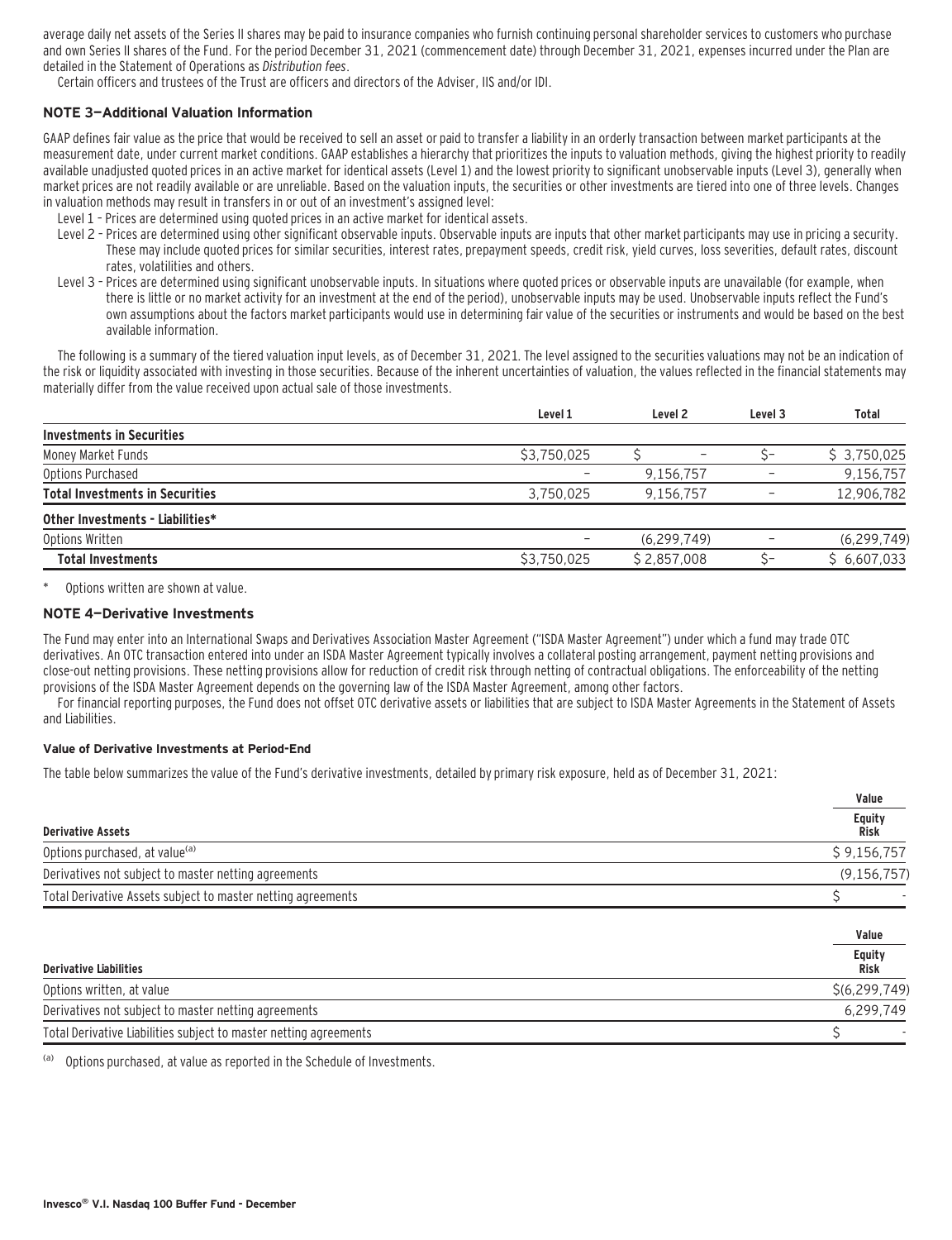The table below summarizes the average notional value of derivatives held for the period December 31, 2021 (commencement date) through December 31, 2021.

|                        | Index<br><b>Options</b><br><b>Purchased</b> | Index<br><b>Options</b><br>Written |
|------------------------|---------------------------------------------|------------------------------------|
| Average notional value | \$3,033,275                                 | \$6,113,650                        |
| Average contracts      | 68                                          | 68                                 |

#### **NOTE 5—Trustees' and Officers' Fees and Benefits**

Trustees' and Officers' Fees and Benefits include amounts accrued by the Fund to pay remuneration to certain Trustees and Officers of the Fund. Trustees have the option to defer compensation payable by the Fund, and Trustees' and Officers' Fees and Benefits also include amounts accrued by the Fund to fund such deferred compensation amounts. Those Trustees who defer compensation have the option to select various Invesco Funds in which their deferral accounts shall be deemed to be invested. Obligations under the deferred compensation plan represent unsecured claims against the general assets of the Fund.

#### **NOTE 6—Cash Balances**

The Fund is permitted to temporarily carry a negative or overdrawn balance in its account with SSB, the custodian bank. Such balances, if any at period-end, are shown in the Statement of Assets and Liabilities under the payable caption Amount due custodian. To compensate the custodian bank for such overdrafts, the overdrawn Fund may either (1) leave funds as a compensating balance in the account so the custodian bank can be compensated by earning the additional interest; or (2) compensate by paying the custodian bank at a rate agreed upon by the custodian bank and Invesco, not to exceed the contractually agreed upon rate. The Fund may not purchase additional securities when any borrowings from banks or broker-dealers exceed 5% of the Fund's total assets, or when any borrowings from an Invesco Fund are outstanding.

#### **NOTE 7—Distributions to Shareholders and Tax Components of Net Assets**

There were no ordinary income or long-term capital gain distributions paid during the period December 31, 2021 (commencement date) through December 31, 2021.

#### **Tax Components of Net Assets at Period-End:**

|                                    | 2021              |
|------------------------------------|-------------------|
| Shares of<br>f beneficial interest | 000022<br>フコム     |
| Total net assets                   | ררח חחח כל<br>フコム |

Capital loss carryforward is calculated and reported as of a specific date. Results of transactions and other activity after that date may affect the amount of capital loss carryforward actually available for the Fund to utilize. The ability to utilize capital loss carryforward in the future may be limited under the Internal Revenue Code and related regulations based on the results of future transactions.

The Fund does not have a capital loss carryforward as of December 31, 2021.

#### **NOTE 8—Investment Transactions**

There were no securities (other than short-term securities, U.S. Government obligations and money market funds, if any) purchased or sold by the Fund during the period December 31, 2021 (commencement date) through December 31, 2021. Cost of investments, including any derivatives, on a tax basis includes the adjustments for financial reporting purposes as of the most recently completed federal income tax reporting period-end.

#### **Unrealized Appreciation (Depreciation) of Investments on a Tax Basis**

| Aggregate unrealized appreciation of investments               |  |
|----------------------------------------------------------------|--|
| of investments (<br>egate unrealized (depreciation).<br>Aggred |  |
| Net unrealized appreciation (depreciation)<br>) of investments |  |

Cost of investments for tax purposes is the same as the cost for financial reporting purposes.

#### **NOTE 9—Reclassification of Permanent Differences**

Primarily as a result of differing book/tax treatment of organizational expenses, on December 31, 2021, undistributed net investment income (loss) was increased by \$68 and shares of beneficial interest was decreased by \$68. This reclassification had no effect on the net assets of the Fund.

#### **NOTE 10—Share Information**

|                                |               | <b>Summary of Share Activity</b> |
|--------------------------------|---------------|----------------------------------|
|                                |               | December 31, 2021(a)(b)          |
|                                | <b>Shares</b> | Amount                           |
| Sold:                          |               |                                  |
| Series I                       | 150,001       | \$1,500,010                      |
| Series II                      | 150,001       | 1,500,010                        |
| <b>Reacquired:</b>             |               |                                  |
| Series I                       | (1)           | (10)                             |
| Series II                      | (1)           | (10)                             |
| Net increase in share activity | 300,000       | \$3,000,000                      |
|                                |               |                                  |

(a) Commencement date of December 31, 2021.

100% of the outstanding shares of the Fund are owned by the Adviser or an affiliate of the Adviser.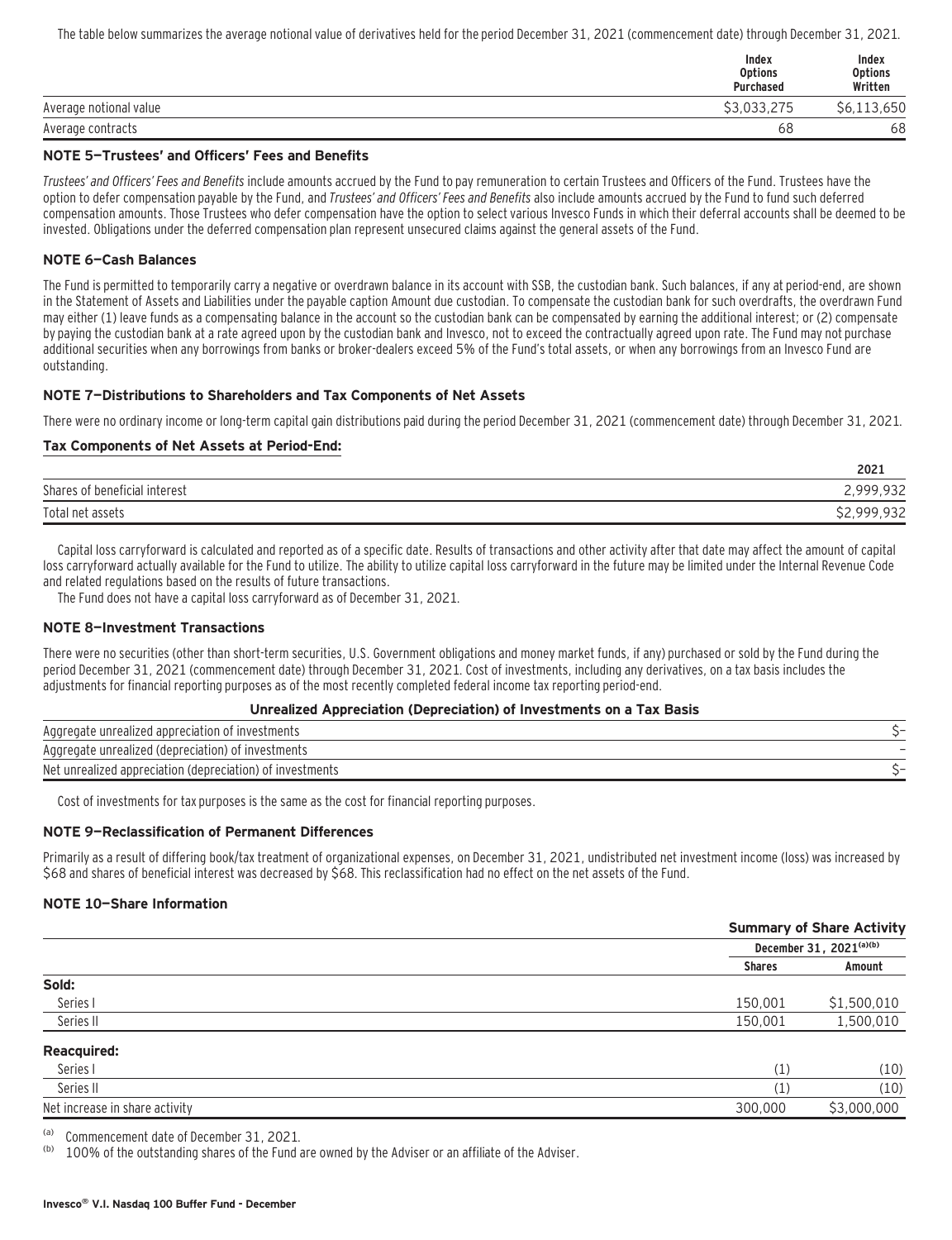### **Report of Independent Registered Public Accounting Firm**

To the Board of Trustees of AIM Variable Insurance Funds (Invesco Variable Insurance Funds) and Shareholders of Invesco® V.I. Nasdaq 100 Buffer Fund - December

#### **Opinion on the Financial Statements**

We have audited the accompanying statement of assets and liabilities, including the schedule of investments, of Invesco® V.I. Nasdag 100 Buffer Fund - December (one of the funds constituting AIM Variable Insurance Funds (Invesco Variable Insurance Funds), referred to hereafter as the "Fund") as of December 31, 2021, the related statements of operations and changes in net assets, including the related notes, and the financial highlights for the period December 31, 2021 (commencement date) through December 31, 2021 (collectively referred to as the "financial statements"). In our opinion, the financial statements present fairly, in all material respects, the financial position of the Fund as of December 31, 2021, the results of its operations, the changes in its net assets, and the financial highlights for the period December 31, 2021 (commencement date) through December 31, 2021 in conformity with accounting principles generally accepted in the United States of America.

#### **Basis for Opinion**

These financial statements are the responsibility of the Fund's management. Our responsibility is to express an opinion on the Fund's financial statements based on our audit. We are a public accounting firm registered with the Public Company Accounting Oversight Board (United States) (PCAOB) and are required to be independent with respect to the Fund in accordance with the U.S. federal securities laws and the applicable rules and regulations of the Securities and Exchange Commission and the PCAOB.

 We conducted our audit of these financial statements in accordance with the standards of the PCAOB. Those standards require that we plan and perform the audit to obtain reasonable assurance about whether the financial statements are free of material misstatement, whether due to error or fraud.

 Our audit included performing procedures to assess the risks of material misstatement of the financial statements, whether due to error or fraud, and performing procedures that respond to those risks. Such procedures included examining, on a test basis, evidence regarding the amounts and disclosures in the financial statements. Our audit also included evaluating the accounting principles used and significant estimates made by management, as well as evaluating the overall presentation of the financial statements. Our procedures included confirmation of securities owned as of December 31, 2021 by correspondence with the custodian, transfer agent and brokers; when replies were not received from brokers, we performed other auditing procedures. We believe that our audit provides a reasonable basis for our opinion.

/s/PricewaterhouseCoopers LLP

Houston, Texas February 14, 2022

 We have served as the auditor of one or more of the investment companies in the Invesco group of investment companies since at least 1995. We have not been able to determine the specific year we began serving as auditor.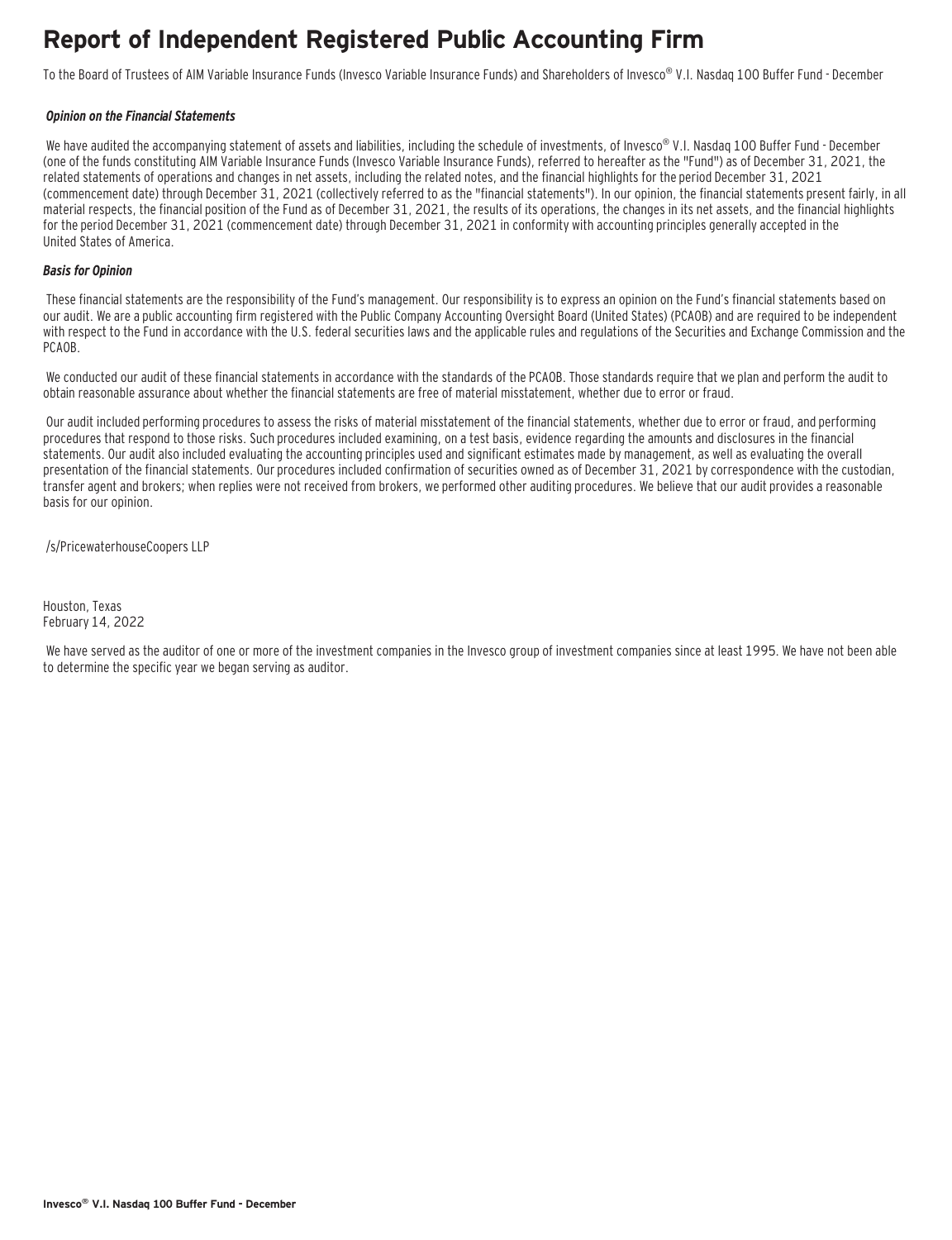### **Calculating your ongoing Fund expenses**

#### **Example**

As a shareholder of the Fund, you incur ongoing costs, including management fees; distribution and/or service fees (12b-1); and other Fund expenses. This example is intended to help you understand your ongoing costs (in dollars) of investing in the Fund and to compare these costs with ongoing costs of investing in other mutual funds. The example is based on an investment of \$1,000 invested at the beginning of the period and held for the entire period December 31, 2021 (commencement date) through December 31, 2021.

The actual and hypothetical expenses in the examples below do not represent the effect of any fees or other expenses assessed in connection with a variable product; if they did, the expenses shown would be higher while the ending account values shown would be lower.

#### **Actual expenses**

The table below provides information about actual account values and actual expenses. You may use the information in this table, together with the amount you invested, to estimate the expenses that you paid over the period. Simply divide your account value by \$1,000 (for example, an \$8,600 account value divided by \$1,000 = 8.6), then multiply the result by the number in the table under the heading entitled "Actual Expenses Paid During Period" to estimate the expenses you paid on your account during this period (December 31, 2021 (commencement date) through December 31, 2021). Because the actual ending account value and expense information in the example is not based upon a six month period, the ending account value and expense information may not provide a meaningful comparison to mutual funds that provide such information for a full six month period.

#### **Hypothetical example for comparison purposes**

The table below also provides information about hypothetical account values and hypothetical expenses based on the Fund's actual expense ratio and an assumed rate of return of 5% per year before expenses, which is not the Fund's actual return.

The hypothetical account values and expenses may not be used to estimate the actual ending account balance or expenses you paid for the period. You may use this information to compare the ongoing costs of investing in the Fund and other funds. To do so, compare this 5% hypothetical example with the 5% hypothetical examples that appear in the shareholder reports of the other funds.

Please note that the expenses shown in the table are meant to highlight your ongoing costs. Therefore, the hypothetical information is useful in comparing ongoing costs, and will not help you determine the relative total costs of owning different funds.

|           |                                                        | <b>ACTUAL</b>                                           |                                                              | <b>HYPOTHETICAL</b><br>(5% annual return before<br>expenses) |                                                              |                                                    |
|-----------|--------------------------------------------------------|---------------------------------------------------------|--------------------------------------------------------------|--------------------------------------------------------------|--------------------------------------------------------------|----------------------------------------------------|
|           | <b>Beginning</b><br><b>Account Value</b><br>(07/01/21) | <b>Endina</b><br><b>Account Value</b><br>$(12/31/21)^1$ | <b>Expenses</b><br><b>Paid During</b><br>Period <sup>2</sup> | <b>Endina</b><br><b>Account Value</b><br>(12/31/21)          | <b>Expenses</b><br><b>Paid During</b><br>Period <sup>3</sup> | <b>Annualized</b><br>Expense<br>Ratio <sup>2</sup> |
| Series I  | \$1,000.00                                             | \$1,000.00                                              | \$0.02                                                       | \$1,021.68                                                   | \$3.57                                                       | 0.70%                                              |
| Series II | 1,000.00                                               | 1.000.00                                                | 0.03                                                         | 1,020.42                                                     | 4.84                                                         | 0.95                                               |

The actual ending account value is based on the actual total return of the Fund for the period December 31, 2021 (commencement date) through December 31, 2021, after actual expenses and will differ from the hypothetical en

Actual expenses are equal to the Fund's annualized expense ratio as indicated above multiplied by the average account value over the period, multiplied by 1 (as of close of business December 31, 2021 (commencement date) through December 31, 2021)/365. Because the Fund has not been in existence for a full six month period, the actual ending account value and expense information shown may not provide a meaningful comparison to fund expense information of classes that show such data for a full six month period and, because the actual ending account value and expense information in the expense example covers a short time period, return and expense data may not be indicative of return and expense data for longer

time periods.<br>Hypothetical expenses are equal to the annualized expense ratio indicated above multiplied by the average account value over the period, multiplied by 184/365 to reflect a one-half year period. The hypothetical ending account value and expenses may be used to compare ongoing costs of investing in the Fund and other funds because such data is based on a full six month period.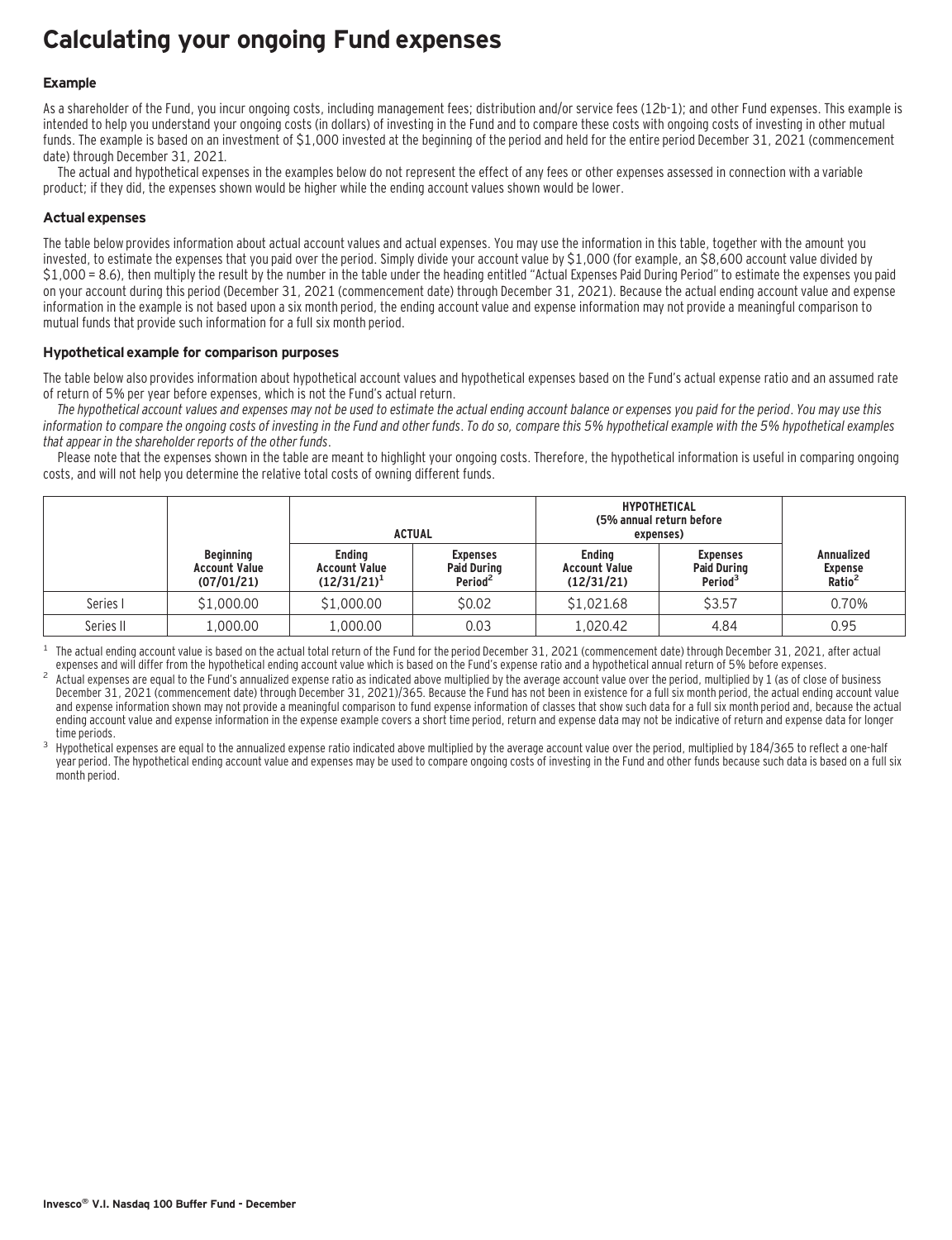### **Approval of Investment Advisory and Sub-Advisory Contracts**

#### **Invesco V.I. S&P 500 Defined Outcome Funds and Invesco V.I. Nasdaq 100 Defined Outcome Fund (collectively, the Funds)**

At a meeting held on August 2, 2021, the Board of Trustees (the Board or the Trustees) of AIM Variable Insurance Funds (Invesco Variable Insurance Funds) as a whole, and the independent Trustees, who comprise over 75% of the Board, voting separately, approved each Fund's Master Investment Advisory Agreement with Invesco Advisers, Inc. (Invesco Advisers and the investment advisory agreement) and the Master Intergroup Sub-Advisory Contract for Mutual Funds with Invesco Asset Management Deutschland GmbH, Invesco Asset Management Limited, Invesco Asset Management (Japan) Limited, Invesco Hong Kong Limited, Invesco Senior Secured Management, Inc. and Invesco Canada Ltd. and separate sub-advisory contracts with Invesco Capital Management LLC and Invesco Asset Management (India) Private Limited (collectively, the Affiliated Sub-Advisers and the sub-advisory contracts), effective September 30, 2021.

The Board noted that it had previously approved establishing each Fund at a Board meeting held on June 10, 2021.

In doing so, the Board followed a process similar to the process that it follows in annually reviewing and approving investment advisory agreements and sub-advisory contracts for the series portfolios of registered investment companies advised by Invesco Advisers (the Invesco Funds) and considered the information provided in the most recent annual review process, as well as the information provided with respect to the Funds. After evaluating the factors discussed below, among others, the Board: (i) approved the investment advisory agreement and the sub-advisory contracts for each Fund and determined that the compensation payable thereunder by the Fund to Invesco Advisers and by Invesco Advisers to the Affiliated Sub-Advisers is fair and reasonable and (ii) approved submission of the agreements to the initial shareholder of each Fund.

#### **The Board's Evaluation Process**

The Board's Investments Committee has established Sub-Committees, which meet throughout the year to review the performance of the Invesco Funds. The Funds will be assigned to one of the Sub-Committees. The Sub-Committees meet regularly with portfolio managers for their assigned Invesco Funds and other members of management to review detailed information about investment performance and portfolio attributes of these funds.

In evaluating the fairness and reasonableness of compensation under each Fund's investment advisory agreement and sub-advisory contracts, the Board considered, among other things, the factors discussed below. The Board was assisted in its review by the Senior Officer, an officer of the Invesco Funds who reports directly to the independent Trustees, and by independent legal counsel. The discussion below serves as a summary of the material factors and related conclusions that formed the basis for the Board's approval of each Fund's investment advisory agreement and sub-advisory contracts. The Trustees' review and conclusions are based on the comprehensive consideration of all information presented to them and are not the result of any single determinative factor. Moreover, one Trustee may have weighed a particular piece of information or factor differently than another Trustee.

The discussion below is a summary of the material factors and related conclusions that formed the basis for the Board's approval of each Fund's investment advisory agreement and sub-advisory contracts. This information is current as of August 2, 2021.

#### **Factors and Conclusions and Summary of Independent Written Fee Evaluation**

*A. Nature, Extent and Quality of Services Provided by Invesco Advisers and the Affiliated Sub-Advisers*

The Board reviewed the nature, extent and quality of the advisory services to be provided to each Fund by Invesco Advisers under the Fund's investment advisory agreement, and the credentials and experience of the officers and employees of Invesco Advisers who will provide these services, including the Fund's portfolio managers. The Board's review included consideration of Invesco Advisers' investment process oversight and structure, investment risk management and research capabilities. The Board also considered non-advisory services that Invesco Advisers and its affiliates provide to the Invesco Funds and will provide to each Fund, such as various back office support functions, third party service provider oversight, internal audit, valuation, portfolio trading and legal and compliance. The Board also received and reviewed information about Invesco Advisers' role as administrator of the Invesco Funds' liquidity risk management program. The Board reviewed and considered the benefits to shareholders of investing in a Fund that is part of the Invesco family of funds under the umbrella of Invesco Ltd., Invesco Advisers' parent company, and noted Invesco Ltd.'s depth and experience in conducting an investment management business, as well as its commitment of financial and other resources to such business. The Board concluded that the nature, extent and quality of the services to be provided to each Fund by Invesco Advisers are appropriate and satisfactory.

The Board reviewed the services that may be provided to each Fund by the Affiliated Sub-Advisers under the sub-advisory contracts and the credentials and experience of the officers and employees of the Affiliated Sub-Advisers who provide these services. The Board noted the Affiliated Sub-Advisers' expertise with respect to certain asset classes and that the Affiliated Sub-Advisers have offices and personnel that are located in financial centers around the world. As a result, the Board noted that the Affiliated Sub-Advisers can provide research and investment analysis on the markets and economies of various countries in which each Fund may invest, make recommendations regarding securities and assist with security trades. In particular, the Board noted that Invesco Asset Management Limited will assist Invesco Advisers with each Fund's day-to-day portfolio management. The Board concluded that the sub-advisory contracts will benefit each Fund and its shareholders by permitting Invesco Advisers to use the resources and talents of the Affiliated Sub-Advisers in managing the Fund. The Board concluded that the nature, extent and quality of the services that may be provided by the Affiliated Sub-Advisers are appropriate and satisfactory.

*B. Fund Investment Performance*

The Board did not consider the performance of any Fund because the Funds are new and have no performance history. The Board did review performance expectations for each Fund as well as information provided regarding the experience of the portfolio managers in managing products with derivatives-based strategies. The Board noted that Invesco Asset Management Limited, an Affiliated Sub-Adviser, will assist Invesco Advisers with each Fund's day-to-day portfolio management.

*C. Advisory and Sub-Advisory Fees and Fund Expenses*

The Board considered the proposed advisory fee schedule of each Fund and the proposed fee waivers and expense limitations. The Board also considered the services that may be provided by the Affiliated Sub-Advisers pursuant to the sub-advisory contracts and the services to be provided by Invesco Advisers pursuant to each Fund's investment advisory agreement, as well as the allocation of fees between Invesco Advisers and the Affiliated Sub-Advisers pursuant to the sub-advisory contracts. The Board noted that the sub-advisory fees are not paid directly by each Fund, but rather, are payable by Invesco Advisers to the Affiliated Sub-Advisers (as applicable).

The Board also considered comparative advisory fee data provided by Invesco Advisers with respect to comparable registered funds managed by other advisers. The Board noted that Invesco Advisers currently does not manage other mutual funds with investment strategies similar to those of the Funds. The Board noted that each Fund's advisory fee is below the Morningstar "Options Trading" category median and average, and less than the advisory fees associated with other VIT "defined outcome" funds. The Board also considered comparative information regarding each Fund's total expense ratio and its various components.

The Board noted that Invesco Advisers will contractually agree to waive fees and/or limit expenses of each Fund through at least April 30, 2023 (or, for the two "June" vintages of the Funds, through at least June 30, 2023) in an amount necessary to limit total annual operating expenses to a specified percentage of average daily net assets of Series I and Series II shares of the Fund. The Board noted that Invesco Advisers will contractually agree to waive advisory fees of each Fund relating to certain investments by the Fund in affiliated money market funds through June 30, 2023.

The Board also considered the services that may be provided by the Affiliated Sub-Advisers pursuant to the sub-advisory contracts, as well as the fees payable by Invesco Advisers to the Affiliated Sub-Advisers pursuant to the sub-advisory contracts (as applicable). The Board noted that Invesco Advisers retains overall responsibility for, and provides services to, sub-advised Invesco Funds, including oversight of the Affiliated Sub-Advisers as well as the additional services described herein.

*D. Economies of Scale and Breakpoints* The Board considered the extent to which there may be economies of scale in the provision of advisory services to each Fund. The Board also considered that each Fund may benefit from economies of scale through contractual breakpoints in the Fund's advisory fee schedule, which generally operate to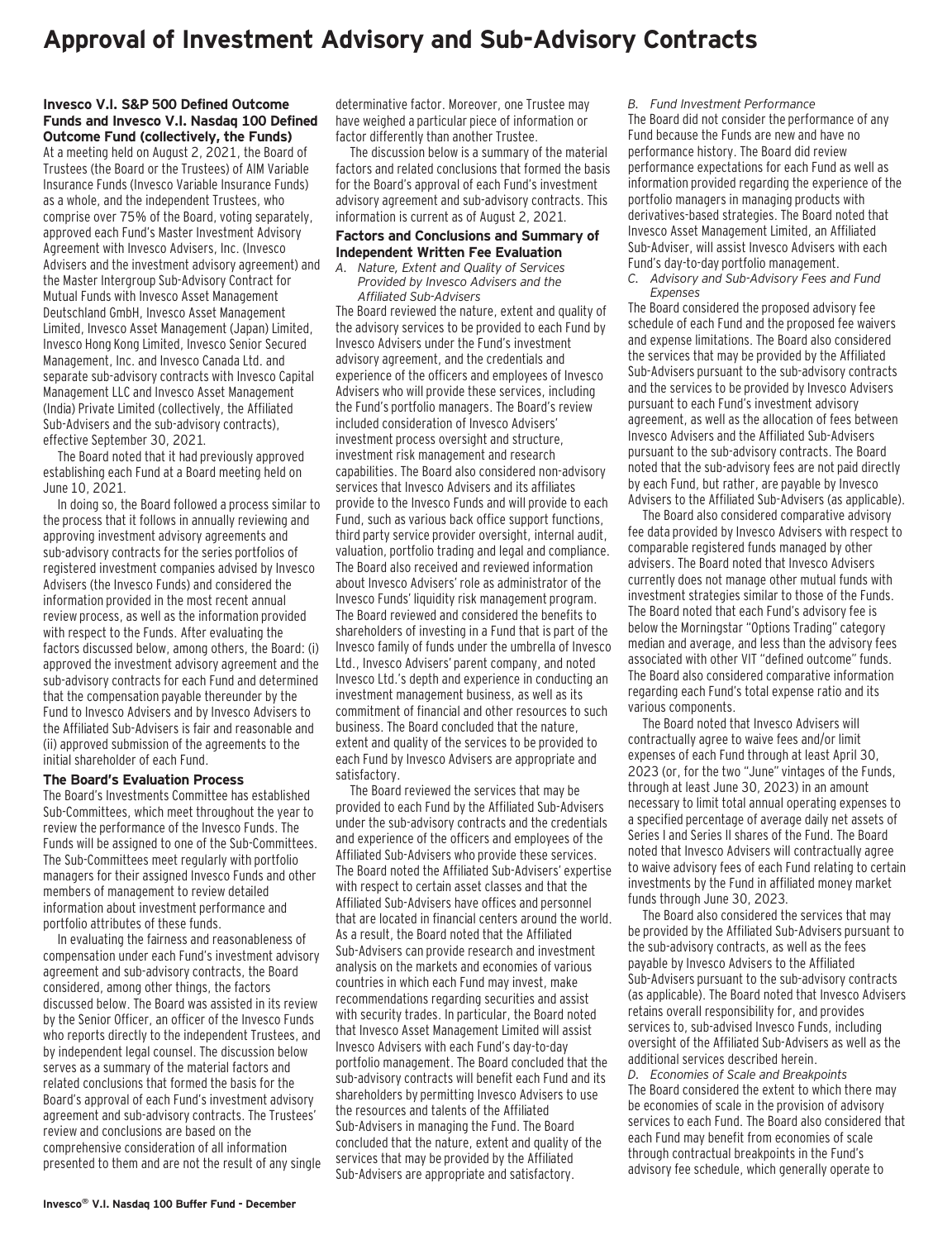reduce the Fund's expense ratio as it grows in size. The Board noted that each Fund will share directly in economies of scale through lower fees charged by third party service providers based on the combined size of the Invesco Funds. The Board noted that each Fund may also benefit from economies of scale through initial fee setting, fee waivers and expense reimbursements. The Board also considered Invesco's reinvestment in its business, including investments in business infrastructure, technology and cybersecurity.

*E. Profitability and Financial Resources* The Board reviewed information from Invesco Advisers concerning the costs of the advisory and other services that Invesco Advisers and its affiliates will provide to each Fund and the Invesco Funds and the profitability of Invesco Advisers and its affiliates in providing these services in the aggregate and on an individual fund-by-fund basis. The Board considered the methodology used for calculating profitability and noted the periodic review and enhancement of such methodology. The Board noted that Invesco Advisers will continue to operate at a net profit from services Invesco Advisers and its affiliates provide to the Invesco Funds in the aggregate and to certain funds on an individual fund level. The Board did not deem the level of profits realized by Invesco Advisers and its affiliates from providing such services to be excessive given the nature, extent and quality of the services provided. The Board received information from Invesco Advisers demonstrating that Invesco Advisers and the Affiliated Sub-Advisers are financially sound and have the resources necessary to perform their obligations under each Fund's investment advisory agreement and sub-advisory contracts.

*F. Collateral Benefits to Invesco Advisers and its Affiliates*

The Board considered various other benefits to be received by Invesco Advisers and its affiliates from the relationship with each Fund, including the fees to be received for providing administrative, transfer agency and distribution services to the Fund. The Board considered the performance of Invesco Advisers and its affiliates in providing these services and the organizational structure employed to provide these services. The Board also considered that these services will be provided to each Fund pursuant to written contracts that are reviewed and approved on an annual basis by the Board; and that the services are required for the operation of each Fund.

The Board considered the benefits realized by Invesco Advisers and the Affiliated Sub-Advisers as a result of portfolio brokerage transactions executed through "soft dollar" arrangements. The Board noted that soft dollar arrangements may result in each Fund bearing costs to purchase research or brokerage services that may be used by Invesco Advisers or the Affiliated Sub-Advisers with other clients and may reduce Invesco Advisers' or the Affiliated Sub-Advisers' expenses. The Board also considered that it will receive periodic reports from Invesco Advisers representing that these arrangements are consistent with regulatory requirements. The Board did not deem the soft dollar arrangements to be inappropriate.

The Board considered that each Fund's uninvested cash and cash collateral from any securities lending arrangements may be invested in registered money market funds or, with regard to securities lending cash collateral, unregistered funds that comply with Rule 2a-7 under the Investment Company Act of

1940, as amended (collectively referred to as "affiliated money market funds"), advised by Invesco Advisers pursuant to procedures approved by the Board. The Board noted that Invesco Advisers receives advisory fees from these affiliated money market funds attributable to such investments, although Invesco Advisers has contractually agreed to waive through varying periods the advisory fees payable by the Invesco Funds with respect to certain investments in the affiliated money market funds. The waiver is in an amount equal to 100% of the net advisory fee Invesco Advisers receives from the affiliated money market funds with respect to each Fund's investment in the affiliated money market funds of uninvested cash, but not cash collateral. The Board concluded that the amount of advisory fees to be received by Invesco Advisers from each Fund's investment of cash collateral from any securities lending arrangements in the affiliated money market funds is fair and reasonable.

The Board also considered that an affiliated broker may receive commissions for executing certain trades for each Fund. Invesco Advisers and the Affiliated Sub-Advisers may use the affiliated broker to, among other things, control order routing and minimize information leakage, and the Board was advised that such trades are executed in compliance with rules under the federal securities laws and consistent with best execution obligations.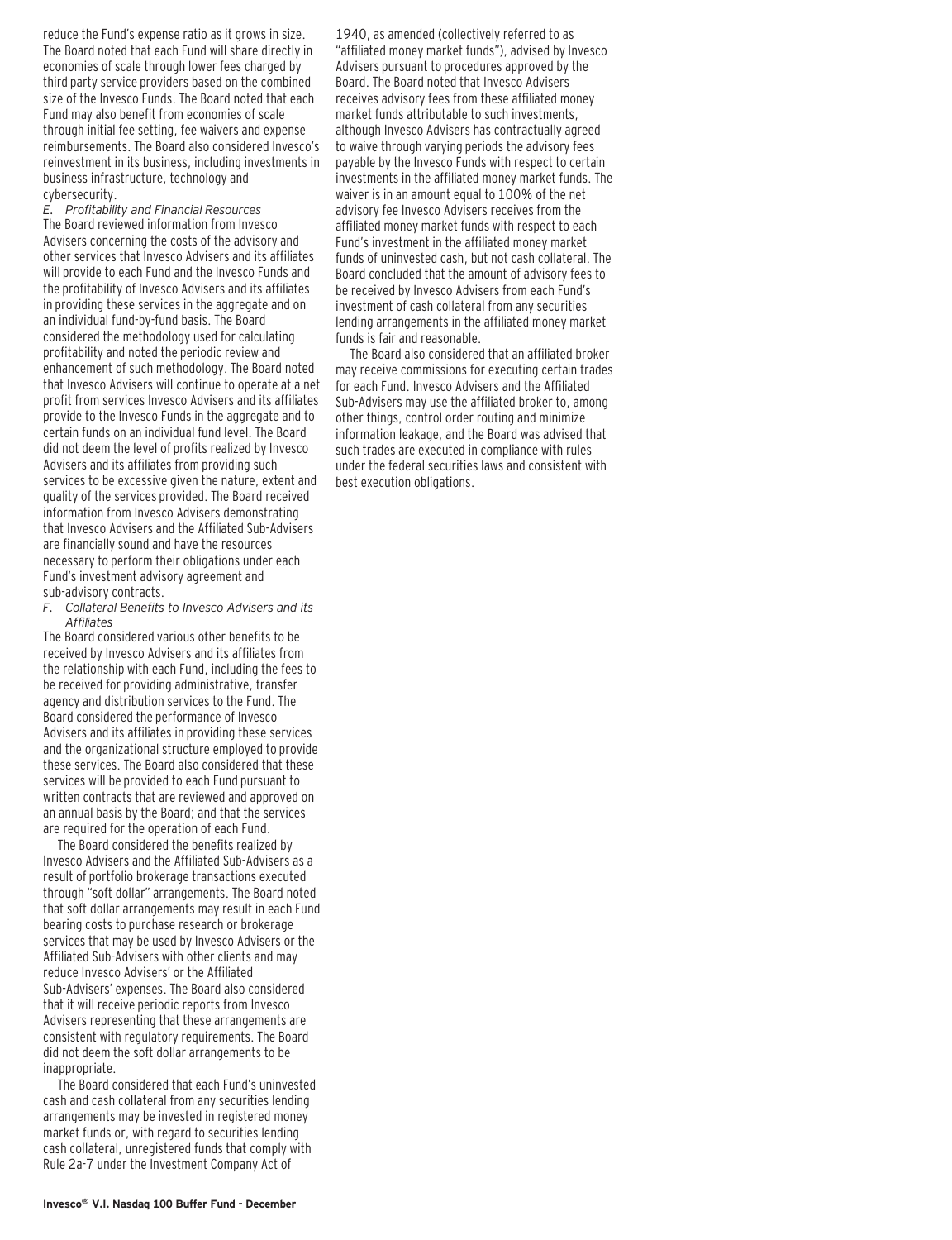## **Tax Information**

Form 1099-DIV, Form 1042-S and other year–end tax information provide shareholders with actual calendar year amounts that should be included in their tax returns. Shareholders should consult their tax advisers.

The following distribution information is being provided as required by the Internal Revenue Code or to meet a specific state's requirement.

The Fund designates the following amounts or, if subsequently determined to be different, the maximum amount allowable for the period December 31, 2021 (commencement date) through December 31, 2021.

#### **Federal and State Income Tax**

| Qualified Dividend Income*              | 0.00% |
|-----------------------------------------|-------|
| Corporate Dividends Received Deduction* | 0 00% |
| U.S. Treasury Obligations*              | 0.00% |
| Qualified Business Income*_             | 0.00% |
| Business Interest Income*_              | 0 00% |
|                                         |       |

\* The above percentages are based on ordinary income dividends paid to shareholders for the period December 31, 2021 (commencement date) through December 31, 2021.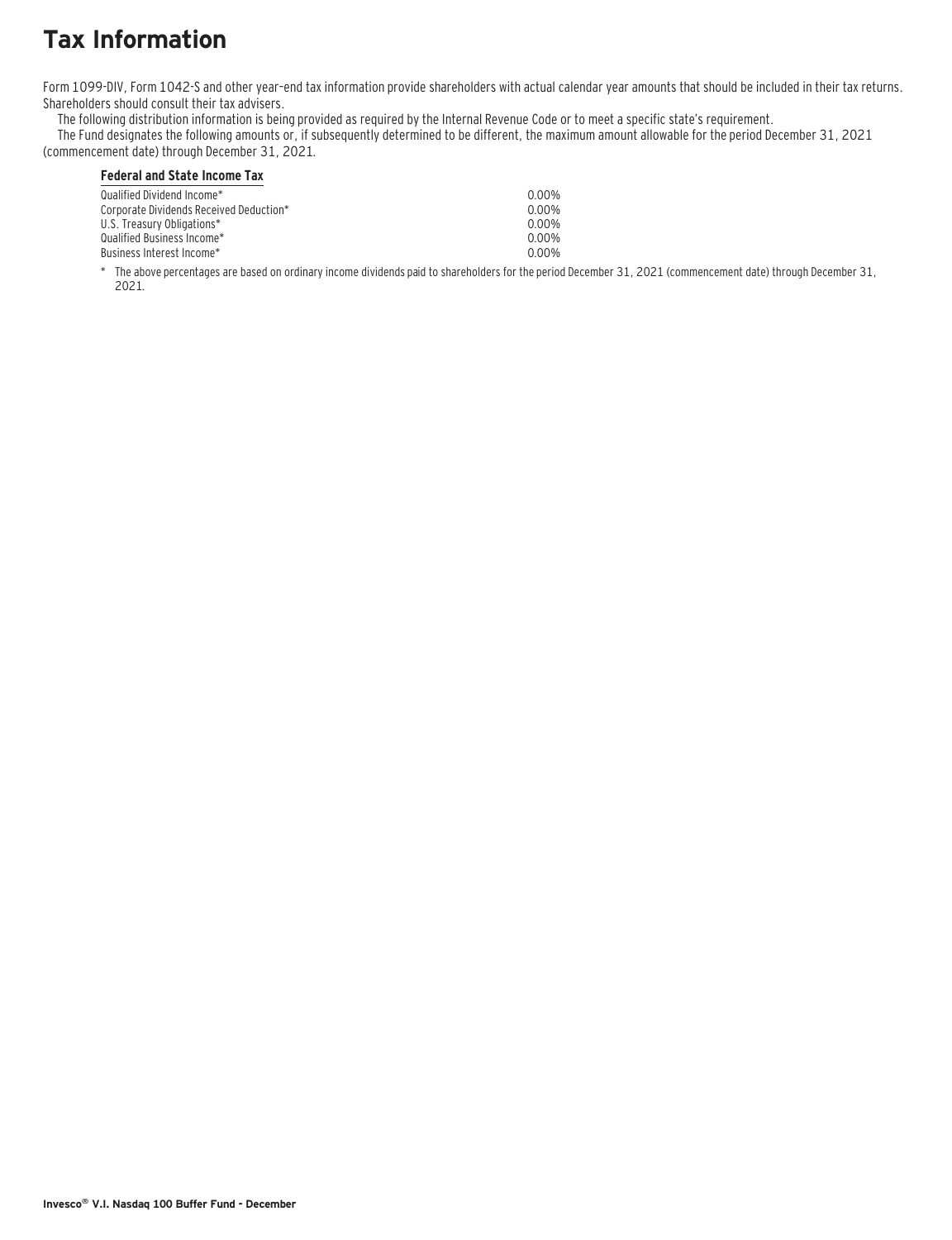### **Trustees and Officers**

The address of each trustee and officer is AIM Variable Insurance Funds (Invesco Variable Insurance Funds) (the "Trust"), 11 Greenway Plaza, Suite 1000, Houston, Texas 77046-1173. The trustees serve for the life of the Trust, subject to their earlier death, incapacitation, resignation, retirement or removal as more specifically provided in the Trust's organizational documents. Each officer serves for a one year term or until their successors are elected and qualified. Column two below includes length of time served with predecessor entities, if any.

| Name, Year of Birth and<br>Position(s)<br><b>Held with the Trust</b> | Trustee<br>and/or<br><b>Officer</b><br>Since | <b>Principal Occupation(s)</b><br><b>During Past 5 Years</b>                                                                                                                                                                                                                                                                                                                                                                                                                                                                                                                                                                                                                                                                                                                                                                                                                                                                                                                                                                                                                                               | Number of<br><b>Funds in</b><br><b>Fund Complex</b><br>Overseen by<br>Trustee | Other<br>Directorship(s)<br><b>Held by Trustee</b><br><b>During Past 5</b><br>Years |
|----------------------------------------------------------------------|----------------------------------------------|------------------------------------------------------------------------------------------------------------------------------------------------------------------------------------------------------------------------------------------------------------------------------------------------------------------------------------------------------------------------------------------------------------------------------------------------------------------------------------------------------------------------------------------------------------------------------------------------------------------------------------------------------------------------------------------------------------------------------------------------------------------------------------------------------------------------------------------------------------------------------------------------------------------------------------------------------------------------------------------------------------------------------------------------------------------------------------------------------------|-------------------------------------------------------------------------------|-------------------------------------------------------------------------------------|
| <b>Interested Trustee</b>                                            |                                              |                                                                                                                                                                                                                                                                                                                                                                                                                                                                                                                                                                                                                                                                                                                                                                                                                                                                                                                                                                                                                                                                                                            |                                                                               |                                                                                     |
| Martin L. Flanagan $1$ – 1960<br>Trustee and Vice Chair              | 2007                                         | Executive Director, Chief Executive Officer and President, Invesco Ltd.<br>(ultimate parent of Invesco and a global investment management firm);<br>Trustee and Vice Chair, The Invesco Funds; Vice Chair, Investment Company<br>Institute; and Member of Executive Board, SMU Cox School of Business<br>Formerly: Advisor to the Board, Invesco Advisers, Inc. (formerly known as<br>Invesco Institutional (N.A.), Inc.): Chairman and Chief Executive Officer.<br>Invesco Advisers, Inc. (registered investment adviser); Director, Chairman,<br>Chief Executive Officer and President, Invesco Holding Company (US), Inc.<br>(formerly IVZ Inc.) (holding company), Invesco Group Services, Inc. (service<br>provider) and Invesco North American Holdings, Inc. (holding company);<br>Director, Chief Executive Officer and President, Invesco Holding Company<br>Limited (parent of Invesco and a global investment management firm);<br>Director, Invesco Ltd.; Chairman, Investment Company Institute and President,<br>Co-Chief Executive Officer, Co-President, Chief Operating Officer and Chief | 186                                                                           | None                                                                                |
|                                                                      |                                              | Financial Officer, Franklin Resources, Inc. (global investment management<br>organization)                                                                                                                                                                                                                                                                                                                                                                                                                                                                                                                                                                                                                                                                                                                                                                                                                                                                                                                                                                                                                 |                                                                               |                                                                                     |

 $1$  Mr. Flanagan is considered an interested person (within the meaning of Section 2(a)(19) of the 1940 Act) of the Trust because he is an officer of the Adviser to the Trust, and an officer and a director of Invesco Ltd., ultimate parent of the Adviser.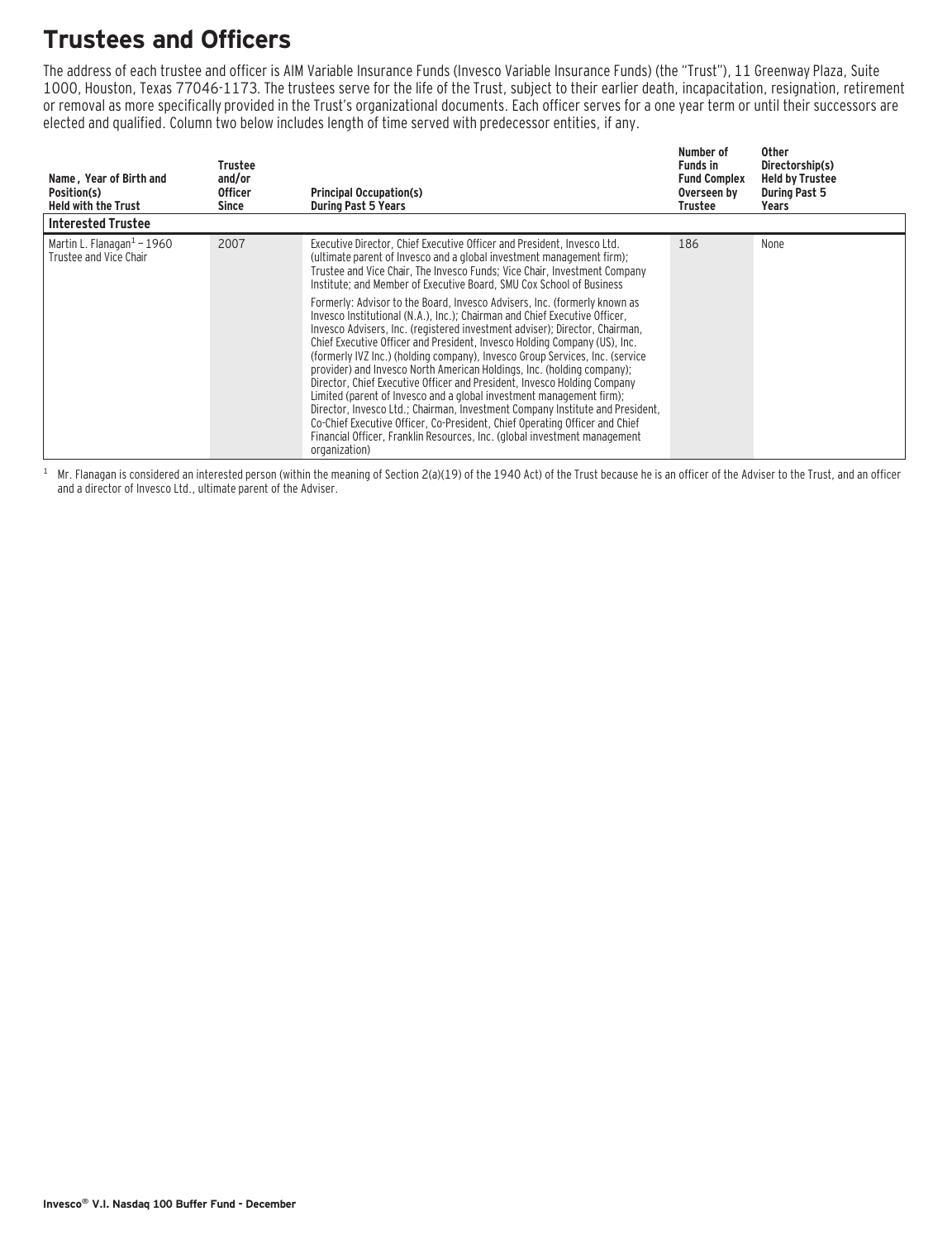| Name, Year of Birth and<br>Position(s)<br><b>Held with the Trust</b><br><b>Independent Trustees</b> | <b>Trustee</b><br>and/or<br><b>Officer</b><br><b>Since</b> | <b>Principal Occupation(s)</b><br><b>During Past 5 Years</b>                                                                                                                                                                                                                                                                                                                                                                                                                                                                                                                                                                                                                                                                                                                        | Number of<br><b>Funds</b><br>in<br><b>Fund Complex</b><br>Overseen by<br><b>Trustee</b> | <b>Other</b><br>Directorship(s)<br><b>Held by Trustee</b><br><b>During Past 5</b><br>Years                                                                                                                                                                                                                                                                                                                          |
|-----------------------------------------------------------------------------------------------------|------------------------------------------------------------|-------------------------------------------------------------------------------------------------------------------------------------------------------------------------------------------------------------------------------------------------------------------------------------------------------------------------------------------------------------------------------------------------------------------------------------------------------------------------------------------------------------------------------------------------------------------------------------------------------------------------------------------------------------------------------------------------------------------------------------------------------------------------------------|-----------------------------------------------------------------------------------------|---------------------------------------------------------------------------------------------------------------------------------------------------------------------------------------------------------------------------------------------------------------------------------------------------------------------------------------------------------------------------------------------------------------------|
| Christopher L. Wilson - 1957<br>Trustee and Chair                                                   | 2017                                                       | Retired<br>Formerly: Director, TD Asset Management USA Inc. (mutual fund complex) (22<br>portfolios); Managing Partner, CT2, LLC (investing and consulting firm);<br>President/Chief Executive Officer, Columbia Funds, Bank of America<br>Corporation; President/Chief Executive Officer, CDC IXIS Asset Management<br>Services, Inc.; Principal & Director of Operations, Scudder Funds, Scudder,<br>Stevens & Clark, Inc.; Assistant Vice President, Fidelity Investments                                                                                                                                                                                                                                                                                                        | 186                                                                                     | Director, ISO New England, Inc.<br>(non-profit organization<br>managing regional electricity<br>market)<br>Formerly: enaible, Inc.<br>(artificial intelligence<br>technology)                                                                                                                                                                                                                                       |
| Beth Ann Brown - 1968<br>Trustee                                                                    | 2019                                                       | Independent Consultant<br>Formerly: Head of Intermediary Distribution, Managing Director, Strategic<br>Relations, Managing Director, Head of National Accounts, Senior Vice<br>President, National Account Manager and Senior Vice President, Key Account<br>Manager, Columbia Management Investment Advisers LLC; Vice President, Key<br>Account Manager, Liberty Funds Distributor, Inc.; and Trustee of certain<br>Oppenheimer Funds                                                                                                                                                                                                                                                                                                                                             | 186                                                                                     | Director, Board of Directors of<br>Caron Engineering Inc.;<br>Advisor, Board of Advisors of<br>Caron Engineering Inc.;<br>President and Director,<br>Acton Shapleigh Youth<br><b>Conservation Corps</b><br>(non-profit); and<br>President and Director of<br><b>Grahamtastic Connection</b><br>(non-profit)                                                                                                         |
| Cynthia Hostetler-1962<br>Trustee                                                                   | 2017                                                       | Non-Executive Director and Trustee of a number of public and private business<br>corporations<br>Formerly: Director, Aberdeen Investment Funds (4 portfolios); Director, Artio<br>Global Investment LLC (mutual fund complex); Director, Edgen Group, Inc.<br>(specialized energy and infrastructure products distributor); Director, Genesee<br>& Wyoming, Inc. (railroads); Head of Investment Funds and Private Equity,<br>Overseas Private Investment Corporation; President, First Manhattan<br>Bancorporation, Inc.; Attorney, Simpson Thacher & Bartlett LLP                                                                                                                                                                                                                 | 186                                                                                     | Resideo Technologies, Inc.<br>(smart home technology);<br><b>Vulcan Materials Company</b><br>(construction materials)<br>company); Trilinc Global<br>Impact Fund: Textainer Group<br>Holdings, (shipping container<br>leasing company); Investment<br>Company Institute<br>(professional<br>organization); Independent<br>Directors Council<br>(professional organization)<br>Eisenhower Foundation<br>(non-profit) |
| Eli Jones - 1961<br>Trustee                                                                         | 2016                                                       | Professor and Dean Emeritus, Mays Business School - Texas A&M University<br>Formerly: Dean of Mays Business School-Texas A&M University; Professor and<br>Dean, Walton College of Business, University of Arkansas and E.J. Ourso<br>College of Business, Louisiana State University; Director, Arvest Bank                                                                                                                                                                                                                                                                                                                                                                                                                                                                         | 186                                                                                     | Insperity, Inc.<br>(formerly known<br>as Administaff)<br>(human resources<br>provider): First Financial<br>Bancorp (regional bank)                                                                                                                                                                                                                                                                                  |
| Elizabeth Krentzman - 1959<br>Trustee                                                               | 2019                                                       | Formerly: Principal and Chief Regulatory Advisor for Asset Management<br>Services and U.S. Mutual Fund Leader of Deloitte & Touche LLP: General<br>Counsel of the Investment Company Institute (trade association); National<br>Director of the Investment Management Regulatory Consulting Practice,<br>Principal, Director and Senior Manager of Deloitte & Touche LLP; Assistant<br>Director of the Division of Investment Management - Office of Disclosure and<br>Investment Adviser Regulation of the U.S. Securities and Exchange<br>Commission and various positions with the Division of Investment Management<br>- Office of Regulatory Policy of the U.S. Securities and Exchange Commission;<br>Associate at Ropes & Gray LLP; and Trustee of certain Oppenheimer Funds | 186                                                                                     | Trustee of the<br>University of<br>Florida National<br>Board Foundation;<br>Member of the Cartica<br>Funds Board of<br>Directors (private<br>investment funds)<br>Formerly: Member<br>of the University<br>of Florida Law Center<br>Association, Inc.<br>Board of Trustees,<br>Audit Committee and<br>Membership Committee                                                                                          |
| Anthony J. LaCava, Jr. - 1956<br>Trustee                                                            | 2019                                                       | Formerly: Director and Member of the Audit Committee, Blue Hills Bank<br>(publicly traded financial institution) and Managing Partner, KPMG LLP                                                                                                                                                                                                                                                                                                                                                                                                                                                                                                                                                                                                                                     | 186                                                                                     | Blue Hills Bank; Chairman,<br>Bentley University;<br>Member, Business School<br><b>Advisory Council;</b><br>and Nominating<br>Committee, KPMG LLP                                                                                                                                                                                                                                                                   |
| Prema Mathai-Davis - 1950<br>Trustee                                                                | 1998                                                       | Retired<br>Formerly: Co-Founder & Partner of Quantalytics Research, LLC, (a FinTech<br>Investment Research Platform for the Self-Directed Investor); Trustee of YWCA<br>Retirement Fund; CEO of YWCA of the USA; Board member of the NY<br>Metropolitan Transportation Authority; Commissioner of the NYC Department<br>of Aging; Board member of Johns Hopkins Bioethics Institute                                                                                                                                                                                                                                                                                                                                                                                                 | 186                                                                                     | None                                                                                                                                                                                                                                                                                                                                                                                                                |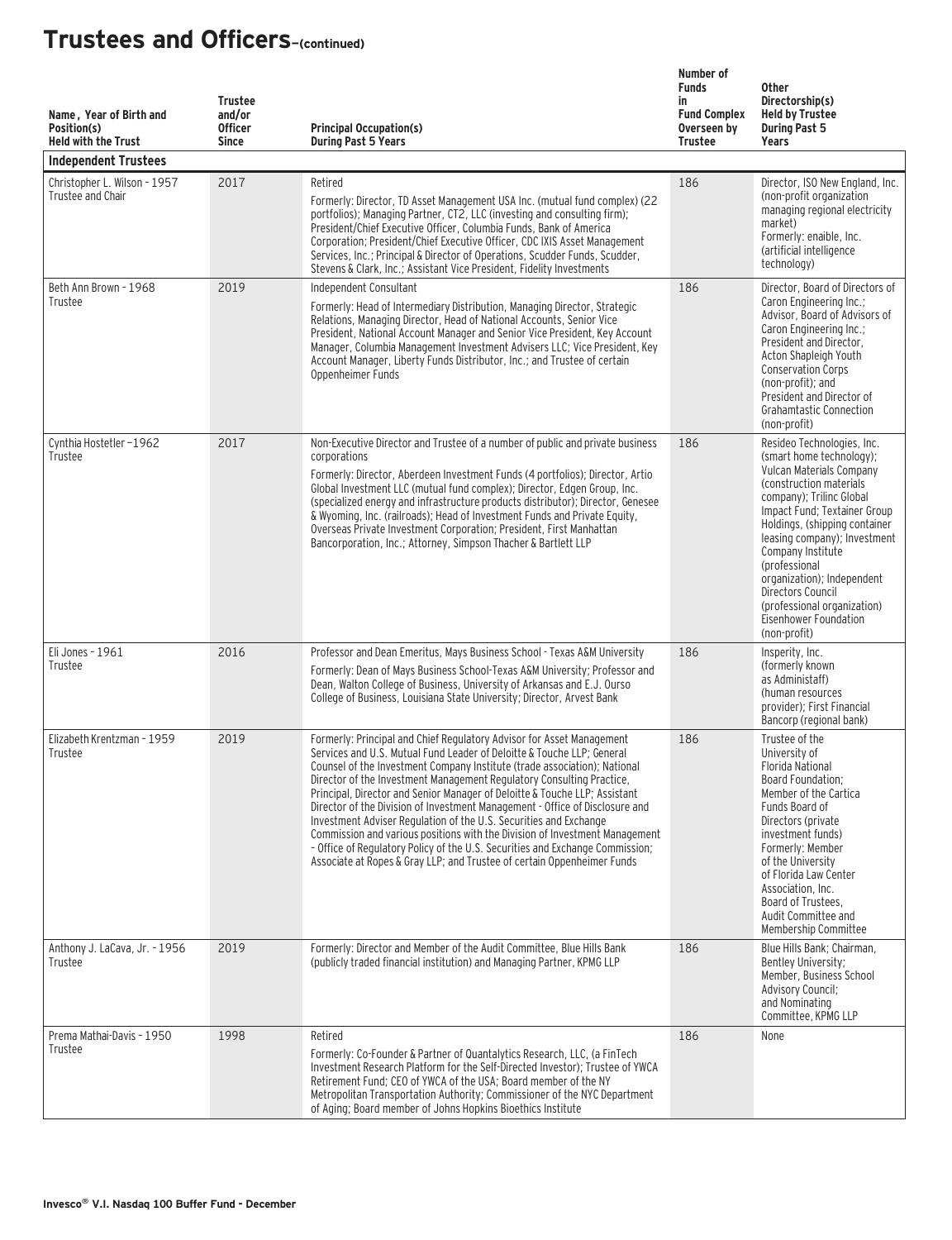| Name, Year of Birth and<br>Position(s)<br><b>Held with the Trust</b> | <b>Trustee</b><br>and/or<br><b>Officer</b><br><b>Since</b> | <b>Principal Occupation(s)</b><br><b>During Past 5 Years</b>                                                                                                                                                                                                                                                                                                                                                                                                                                                                                                                                                                                                                                                                                                                                                                    | Number of<br><b>Funds</b><br>in<br><b>Fund Complex</b><br>Overseen by<br><b>Trustee</b> | <b>Other</b><br>Directorship(s)<br><b>Held by Trustee</b><br><b>During Past 5</b><br>Years                                                                                                                                                                                                                                                                                                                                                                  |
|----------------------------------------------------------------------|------------------------------------------------------------|---------------------------------------------------------------------------------------------------------------------------------------------------------------------------------------------------------------------------------------------------------------------------------------------------------------------------------------------------------------------------------------------------------------------------------------------------------------------------------------------------------------------------------------------------------------------------------------------------------------------------------------------------------------------------------------------------------------------------------------------------------------------------------------------------------------------------------|-----------------------------------------------------------------------------------------|-------------------------------------------------------------------------------------------------------------------------------------------------------------------------------------------------------------------------------------------------------------------------------------------------------------------------------------------------------------------------------------------------------------------------------------------------------------|
| Independent Trustees-(continued)                                     |                                                            |                                                                                                                                                                                                                                                                                                                                                                                                                                                                                                                                                                                                                                                                                                                                                                                                                                 |                                                                                         |                                                                                                                                                                                                                                                                                                                                                                                                                                                             |
| Joel W. Motley - 1952<br>Trustee                                     | 2019                                                       | Director of Office of Finance, Federal Home Loan Bank System; Managing<br>Director of Carmona Motley Inc. (privately held financial advisor); Member of<br>the Council on Foreign Relations and its Finance and Budget Committee;<br>Chairman Emeritus of Board of Human Rights Watch and Member of its<br>Investment Committee; and Member of Investment Committee and Board of<br>Historic Hudson Valley (non-profit cultural organization)<br>Formerly: Managing Director of Public Capital Advisors, LLC (privately held<br>financial advisor); Managing Director of Carmona Motley Hoffman, Inc.<br>(privately held financial advisor); Trustee of certain Oppenheimer Funds;<br>Director of Columbia Equity Financial Corp. (privately held financial advisor);<br>and Member of the Vestry of Trinity Church Wall Street | 186                                                                                     | Member of Board of Trust<br>for Mutual Understanding<br>(non-profit promoting<br>the arts and environment);<br>Member of Board of Greenwall<br>Foundation (bioethics research<br>foundation) and its Investment<br>Committee: Member of Board<br>of Friends of the LRC<br>(non-profit legal advocacy);<br>Board Member and Investment<br>Committee Member of<br>Pulitzer Center for<br>Crisis Reporting<br>(non-profit journalism)                          |
| Teresa M. Ressel - 1962<br>Trustee                                   | 2017                                                       | Non-executive director and trustee of a number of public and private business<br>corporations<br>Formerly: Chief Executive Officer, UBS Securities LLC (investment banking);<br>Chief Operating Officer, UBS AG Americas (investment banking); Sr.<br>Management Team Olayan America, The Olayan Group (international<br>investor/commercial/industrial); Assistant Secretary for Management & Budget<br>and Designated Chief Financial Officer, U.S. Department of Treasury; Director,<br>Atlantic Power Corporation (power generation company) and ON<br>Semiconductor Corporation (semiconductor manufacturing)                                                                                                                                                                                                              | 186                                                                                     | Formerly: Elucida Oncology<br>(nanotechnology &<br>medical particles company)                                                                                                                                                                                                                                                                                                                                                                               |
| Ann Barnett Stern - 1957<br>Trustee                                  | 2017                                                       | President, Chief Executive Officer and Board Member, Houston Endowment,<br>Inc. a private philanthropic institution<br>Formerly: Executive Vice President, Texas Children's Hospital; Vice President,<br>General Counsel and Corporate Compliance Officer, Texas Children's Hospital;<br>Attorney at Beck, Redden and Secrest, LLP and Andrews and Kurth LLP                                                                                                                                                                                                                                                                                                                                                                                                                                                                    | 186                                                                                     | Director and Audit Committee<br>member of Federal Reserve<br>Bank of Dallas: Trustee and<br>Board Chair of Good Reason<br>Houston (nonprofit); Trustee,<br>Vice Chair, Chair of<br>Nomination/Governance<br>Committee, Chair of<br>Personnel Committee of<br>Holdsworth Center (nonprofit);<br>Trustee and Investment<br>Committee member of<br>University of Texas Law<br>School Foundation (nonprofit):<br>Board Member of Greater<br>Houston Partnership |
| Robert C. Troccoli - 1949<br>Trustee                                 | 2016                                                       | Retired<br>Formerly: Adjunct Professor, University of Denver - Daniels College of<br>Business; and Managing Partner, KPMG LLP                                                                                                                                                                                                                                                                                                                                                                                                                                                                                                                                                                                                                                                                                                   | 186                                                                                     | None                                                                                                                                                                                                                                                                                                                                                                                                                                                        |
| Daniel S. Vandivort -1954<br>Trustee                                 | 2019                                                       | President, Flyway Advisory Services LLC (consulting and property<br>management)                                                                                                                                                                                                                                                                                                                                                                                                                                                                                                                                                                                                                                                                                                                                                 | 186                                                                                     | Formerly: Trustee, Board of<br>Trustees, Treasurer and<br>Chairman of the Audit and<br>Finance Committee,<br>Huntington Disease Foundation<br>of America: Trustee and<br>Governance Chair,<br>of certain Oppenheimer Funds                                                                                                                                                                                                                                  |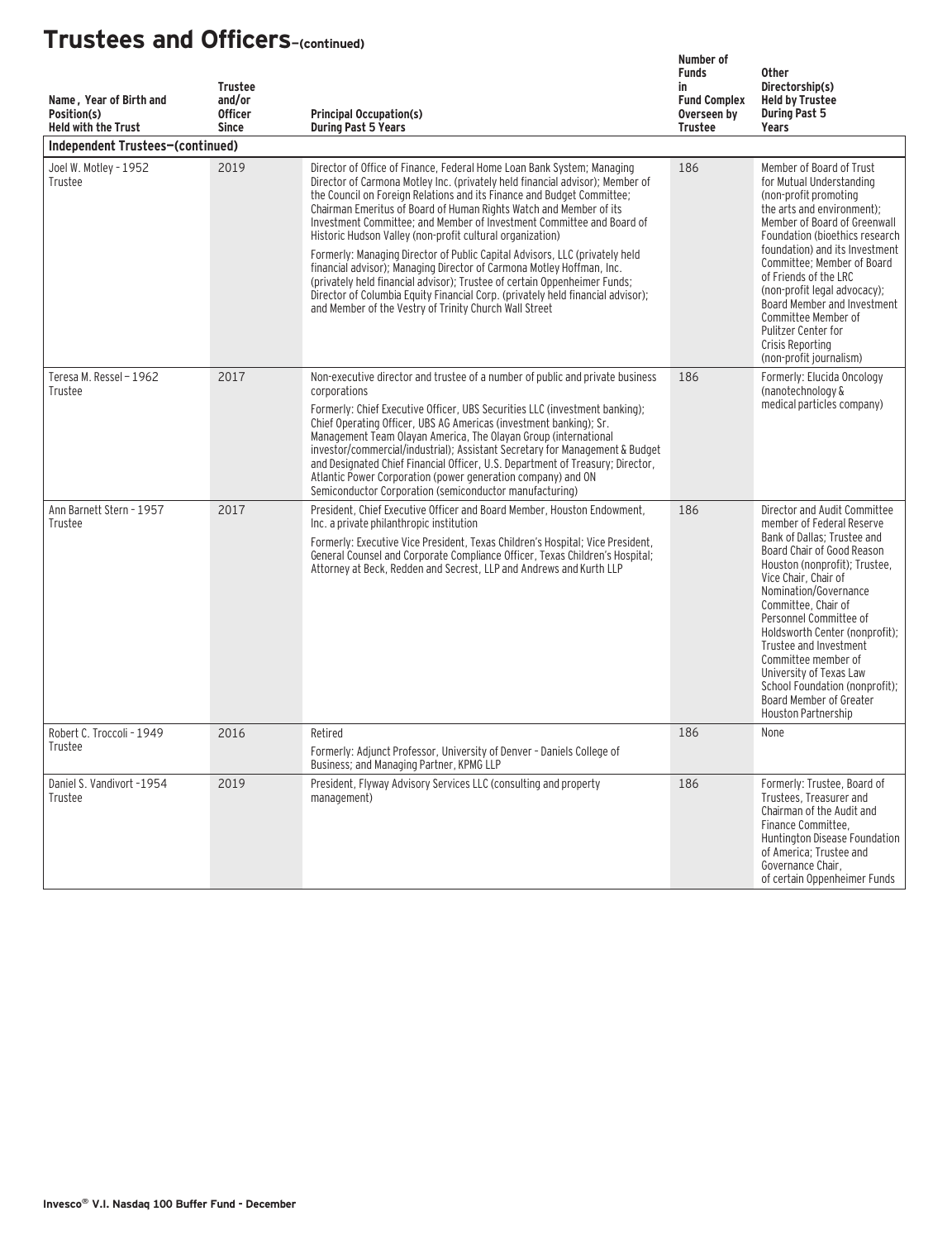| Name, Year of Birth and<br>Position(s)<br><b>Held with the Trust</b><br><b>Officers</b> | <b>Trustee</b><br>and/or<br><b>Officer</b><br><b>Since</b> | <b>Principal Occupation(s)</b><br><b>During Past 5 Years</b>                                                                                                                                                                                                                                                                                                                                                                                                                                                                                                                                                                                                                                                                                                                                                                                                                                                                                                                                                                                                                                                                                                                                                                                                                                                                                                                                                                                                                                                                                                                                                                                                                                          | Number of<br><b>Funds in</b><br><b>Fund Complex</b><br>Overseen by<br>Trustee | <b>Other</b><br>Directorship(s)<br><b>Held by Trustee</b><br><b>During Past 5</b><br>Years |
|-----------------------------------------------------------------------------------------|------------------------------------------------------------|-------------------------------------------------------------------------------------------------------------------------------------------------------------------------------------------------------------------------------------------------------------------------------------------------------------------------------------------------------------------------------------------------------------------------------------------------------------------------------------------------------------------------------------------------------------------------------------------------------------------------------------------------------------------------------------------------------------------------------------------------------------------------------------------------------------------------------------------------------------------------------------------------------------------------------------------------------------------------------------------------------------------------------------------------------------------------------------------------------------------------------------------------------------------------------------------------------------------------------------------------------------------------------------------------------------------------------------------------------------------------------------------------------------------------------------------------------------------------------------------------------------------------------------------------------------------------------------------------------------------------------------------------------------------------------------------------------|-------------------------------------------------------------------------------|--------------------------------------------------------------------------------------------|
| Sheri Morris - 1964<br>President and Principal Executive<br><b>Officer</b>              | 1999                                                       | Head of Global Fund Services, Invesco Ltd.; President and Principal Executive<br>Officer, The Invesco Funds; Vice President, Invesco Exchange-Traded Fund<br>Trust, Invesco Exchange-Traded Fund Trust II, Invesco India Exchange-Traded<br>Fund Trust, Invesco Actively Managed Exchange-Traded Fund Trust, Invesco<br>Actively Managed Exchange-Traded Commodity Fund Trust and Invesco<br>Exchange-Traded Self-Indexed Fund Trust: and Vice President.<br>OppenheimerFunds, Inc.<br>Formerly: Vice President, Treasurer and Principal Financial Officer, The Invesco<br>Funds: Vice President, Invesco AIM Advisers, Inc., Invesco AIM Capital<br>Management, Inc. and Invesco AIM Private Asset Management, Inc.; Assistant<br>Vice President and Assistant Treasurer, The Invesco Funds; Vice President and<br>Assistant Vice President, Invesco Advisers, Inc.; Assistant Vice President,<br>Invesco AIM Capital Management, Inc. and Invesco AIM Private Asset<br>Management, Inc.; Treasurer, Invesco Exchange-Traded Fund Trust, Invesco<br>Exchange-Traded Fund Trust II, Invesco India Exchange-Traded Fund Trust and<br>Invesco Actively Managed Exchange-Traded Fund Trust and Senior Vice<br>President, Invesco Advisers, Inc. (formerly known as Invesco Institutional<br>(N.A.), Inc.) (registered investment adviser)                                                                                                                                                                                                                                                                                                                                                                | N/A                                                                           | N/A                                                                                        |
| Jeffrey H. Kupor - 1968<br>Senior Vice President, Chief Legal<br>Officer and Secretary  | 2018                                                       | Head of Legal of the Americas, Invesco Ltd.; Senior Vice President and<br>Secretary, Invesco Advisers, Inc. (formerly known as Invesco Institutional<br>(N.A.), Inc.) (registered investment adviser); Senior Vice President and<br>Secretary, Invesco Distributors, Inc. (formerly known as Invesco AIM<br>Distributors, Inc.); Vice President and Secretary, Invesco Investment Services,<br>Inc. (formerly known as Invesco AIM Investment Services, Inc.) Senior Vice<br>President, Chief Legal Officer and Secretary, The Invesco Funds; Secretary and<br>General Counsel, Invesco Investment Advisers LLC (formerly known as Van<br>Kampen Asset Management); Secretary and General Counsel, Invesco Capital<br>Markets, Inc. (formerly known as Van Kampen Funds Inc.) and Chief Legal<br>Officer, Invesco Exchange-Traded Fund Trust, Invesco Exchange-Traded Fund<br>Trust II, Invesco India Exchange-Traded Fund Trust, Invesco Actively Managed<br>Exchange-Traded Fund Trust, Invesco Actively Managed Exchange-Traded<br>Commodity Fund Trust and Invesco Exchange-Traded Self-Indexed Fund Trust;;<br>Secretary and Vice President, Harbourview Asset Management Corporation;<br>Secretary and Vice President, OppenheimerFunds, Inc. and Invesco Managed<br>Accounts, LLC; Secretary and Senior Vice President, OFI Global Institutional,<br>Inc.; Secretary and Vice President, OFI SteelPath, Inc.; Secretary and Vice<br>President, Oppenheimer Acquisition Corp.; Secretary and Vice President,<br>Shareholder Services, Inc.; Secretary and Vice President, Trinity Investment<br>Management Corporation<br>Formerly: Secretary and Vice President, Jemstep, Inc.; Head of Legal, | N/A                                                                           | N/A                                                                                        |
|                                                                                         |                                                            | Worldwide Institutional, Invesco Ltd.; Secretary and General Counsel, INVESCO<br>Private Capital Investments, Inc.; Senior Vice President, Secretary and General<br>Counsel, Invesco Management Group, Inc. (formerly known as Invesco AIM<br>Management Group, Inc.); Assistant Secretary, INVESCO Asset Management<br>(Bermuda) Ltd.; Secretary and General Counsel, Invesco Private Capital, Inc.;<br>Assistant Secretary and General Counsel, INVESCO Realty, Inc.; Secretary and<br>General Counsel, Invesco Senior Secured Management, Inc.; Secretary,<br>Sovereign G./P. Holdings Inc.; and Secretary, Invesco Indexing LLC; Secretary,<br>W.L. Ross & Co., LLC                                                                                                                                                                                                                                                                                                                                                                                                                                                                                                                                                                                                                                                                                                                                                                                                                                                                                                                                                                                                                               |                                                                               |                                                                                            |
| Andrew R. Schlossberg - 1974<br>Senior Vice President                                   | 2019                                                       | Head of the Americas and Senior Managing Director, Invesco Ltd.; Director and<br>Senior Vice President, Invesco Advisers, Inc. (formerly known as Invesco<br>Institutional (N.A.), Inc.) (registered investment adviser); Director and<br>Chairman, Invesco Investment Services, Inc. (formerly known as Invesco AIM<br>Investment Services, Inc.) (registered transfer agent); Senior Vice President,<br>The Invesco Funds; Director, Invesco Investment Advisers LLC (formerly known<br>as Van Kampen Asset Management)<br>Formerly: Director, President and Chairman, Invesco Insurance Agency, Inc.;<br>Director, Invesco UK Limited; Director and Chief Executive, Invesco Asset<br>Management Limited and Invesco Fund Managers Limited; Assistant Vice<br>President, The Invesco Funds; Senior Vice President, Invesco Advisers, Inc.<br>(formerly known as Invesco Institutional (N.A.), Inc.) (registered investment<br>adviser); Director and Chief Executive, Invesco Administration Services Limited<br>and Invesco Global Investment Funds Limited; Director, Invesco Distributors,<br>Inc.; Head of EMEA, Invesco Ltd.; President, Invesco Actively Managed<br>Exchange-Traded Commodity Fund Trust, Invesco Actively Managed<br>Exchange-Traded Fund Trust, Invesco Exchange-Traded Fund Trust, Invesco<br>Exchange-Traded Fund Trust II and Invesco India Exchange-Traded Fund Trust;<br>Managing Director and Principal Executive Officer, Invesco Capital<br>Management LLC                                                                                                                                                                                                         | N/A                                                                           | N/A                                                                                        |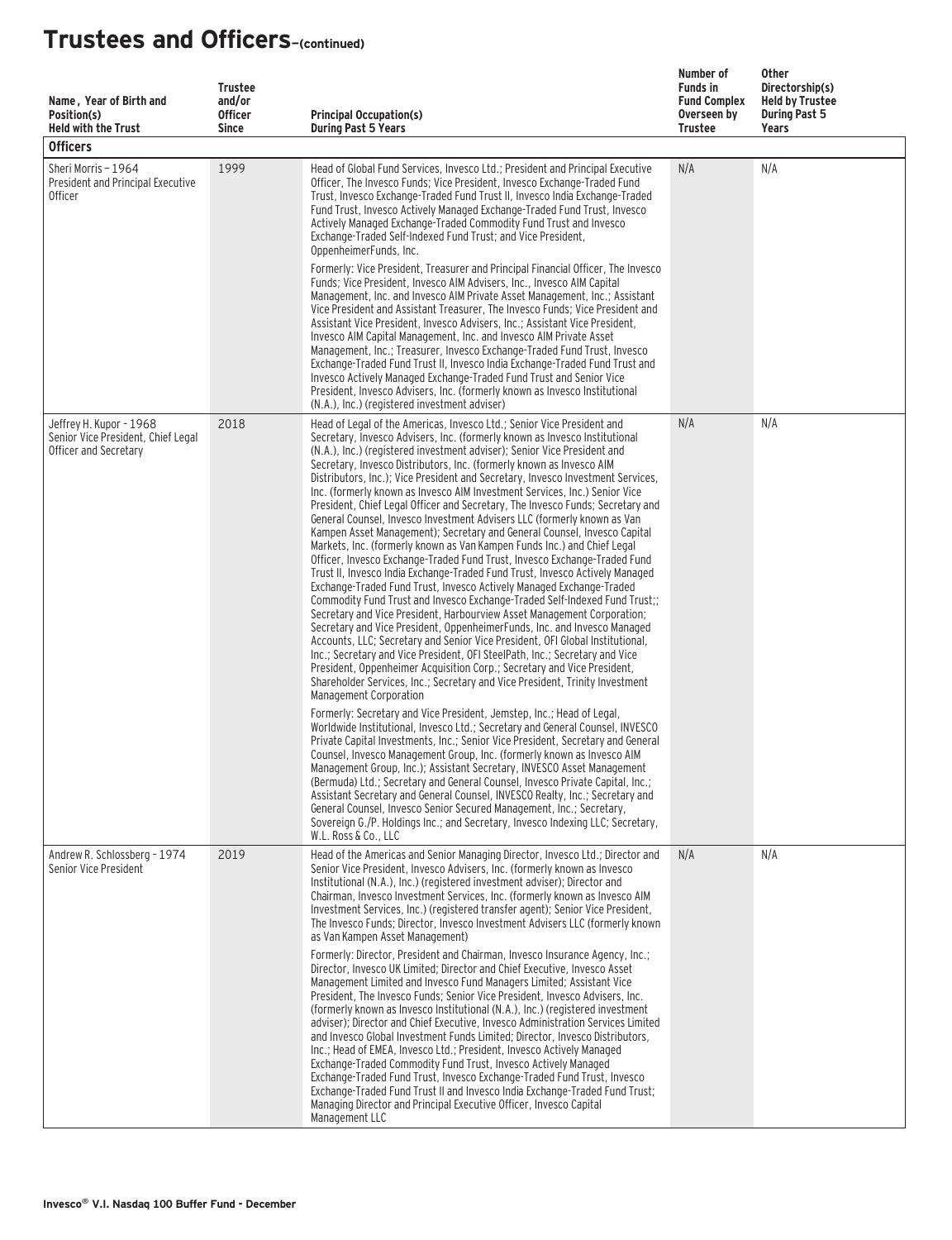| Name, Year of Birth and<br>Position(s)                                                                                             | <b>Trustee</b><br>and/or<br><b>Officer</b> | <b>Principal Occupation(s)</b>                                                                                                                                                                                                                                                                                                                                                                                                                                                                                                                                                                                                                                                                                                                                                                                                                                                                                                                                                                                                                                                                                                                                                                                                                                                                                                                                                                                                                                                                                                                                                                                                                                                                                                                                                                                                                                                                                                                                                                                                                                                                        | Number of<br><b>Funds in</b><br><b>Fund Complex</b><br>Overseen by | <b>Other</b><br>Directorship(s)<br><b>Held by Trustee</b><br><b>During Past 5</b> |  |  |  |  |
|------------------------------------------------------------------------------------------------------------------------------------|--------------------------------------------|-------------------------------------------------------------------------------------------------------------------------------------------------------------------------------------------------------------------------------------------------------------------------------------------------------------------------------------------------------------------------------------------------------------------------------------------------------------------------------------------------------------------------------------------------------------------------------------------------------------------------------------------------------------------------------------------------------------------------------------------------------------------------------------------------------------------------------------------------------------------------------------------------------------------------------------------------------------------------------------------------------------------------------------------------------------------------------------------------------------------------------------------------------------------------------------------------------------------------------------------------------------------------------------------------------------------------------------------------------------------------------------------------------------------------------------------------------------------------------------------------------------------------------------------------------------------------------------------------------------------------------------------------------------------------------------------------------------------------------------------------------------------------------------------------------------------------------------------------------------------------------------------------------------------------------------------------------------------------------------------------------------------------------------------------------------------------------------------------------|--------------------------------------------------------------------|-----------------------------------------------------------------------------------|--|--|--|--|
| <b>Held with the Trust</b><br><b>Since</b><br><b>During Past 5 Years</b><br><b>Trustee</b><br><b>Years</b><br>Officers-(continued) |                                            |                                                                                                                                                                                                                                                                                                                                                                                                                                                                                                                                                                                                                                                                                                                                                                                                                                                                                                                                                                                                                                                                                                                                                                                                                                                                                                                                                                                                                                                                                                                                                                                                                                                                                                                                                                                                                                                                                                                                                                                                                                                                                                       |                                                                    |                                                                                   |  |  |  |  |
| John M. Zerr - 1962<br>Senior Vice President                                                                                       | 2006                                       | Chief Operating Officer of the Americas; Senior Vice President, Invesco<br>Advisers, Inc. (formerly known as Invesco Institutional (N.A.), Inc.) (registered<br>investment adviser); Senior Vice President, Invesco Distributors, Inc. (formerly<br>known as Invesco AIM Distributors, Inc.); Director and Vice President, Invesco<br>Investment Services, Inc. (formerly known as Invesco AIM Investment<br>Services, Inc.) Senior Vice President, The Invesco Funds; Managing Director,<br>Invesco Capital Management LLC; Director, Invesco Investment Advisers LLC<br>(formerly known as Van Kampen Asset Management); Senior Vice President,<br>Invesco Capital Markets, Inc. (formerly known as Van Kampen Funds Inc.);<br>Manager, Invesco Indexing LLC; Manager, Invesco Specialized Products, LLC;<br>Member, Invesco Canada Funds Advisory Board; Director, President and Chief<br>Executive Officer, Invesco Corporate Class Inc. (corporate mutual fund<br>company); and Director, Chairman, President and Chief Executive Officer,<br>Invesco Canada Ltd. (formerly known as Invesco Trimark Ltd./Invesco Trimark<br>Ltèe) (registered investment adviser and registered transfer agent); President,<br>Invesco, Inc.; President, Invesco Global Direct Real Estate Feeder GP Ltd.;<br>President, Invesco IP Holdings (Canada) Ltd; President, Invesco Global Direct<br>Real Estate GP Ltd.; President, Invesco Financial Services Ltd. / Services<br>Financiers Invesco Ltée; President, Trimark Investments Ltd./Placements<br>Trimark Ltée and Director and Chairman, Invesco Trust Company                                                                                                                                                                                                                                                                                                                                                                                                                                                                                           | N/A                                                                | N/A                                                                               |  |  |  |  |
|                                                                                                                                    |                                            | Formerly: Director and Senior Vice President, Invesco Insurance Agency, Inc.;<br>Director and Senior Vice President, Invesco Management Group, Inc. (formerly<br>known as Invesco AIM Management Group, Inc.); Secretary and General<br>Counsel, Invesco Management Group, Inc. (formerly known as Invesco AIM<br>Management Group, Inc.); Secretary, Invesco Investment Services, Inc.<br>(formerly known as Invesco AIM Investment Services, Inc.); Chief Legal Officer<br>and Secretary, The Invesco Funds; Secretary and General Counsel, Invesco<br>Investment Advisers LLC (formerly known as Van Kampen Asset Management);<br>Secretary and General Counsel, Invesco Capital Markets, Inc. (formerly known<br>as Van Kampen Funds Inc.); Chief Legal Officer, Invesco Exchange-Traded Fund<br>Trust, Invesco Exchange-Traded Fund Trust II, Invesco India Exchange-Traded<br>Fund Trust, Invesco Actively Managed Exchange-Traded Fund Trust, Invesco<br>Actively Managed Exchange-Traded Commodity Fund Trust and Invesco<br>Exchange-Traded Self-Indexed Fund Trust; Secretary, Invesco Indexing LLC;<br>Director, Secretary, General Counsel and Senior Vice President, Van Kampen<br>Exchange Corp.; Director, Vice President and Secretary, IVZ Distributors, Inc.<br>(formerly known as INVESCO Distributors, Inc.); Director and Vice President,<br>INVESCO Funds Group, Inc.; Director and Vice President, Van Kampen<br>Advisors Inc.; Director, Vice President, Secretary and General Counsel, Van<br>Kampen Investor Services Inc.; Director and Secretary, Invesco Distributors,<br>Inc. (formerly known as Invesco AIM Distributors, Inc.); Director, Senior Vice<br>President, General Counsel and Secretary, Invesco AIM Advisers, Inc. and Van<br>Kampen Investments Inc.; Director, Vice President and Secretary, Fund<br>Management Company; Director, Senior Vice President, Secretary, General<br>Counsel and Vice President, Invesco AIM Capital Management, Inc.; Chief<br>Operating Officer and General Counsel, Liberty Ridge Capital, Inc. (an<br>investment adviser) |                                                                    |                                                                                   |  |  |  |  |
| Gregory G. McGreevey - 1962<br>Senior Vice President                                                                               | 2012                                       | Senior Managing Director, Invesco Ltd.; Director, Chairman, President, and<br>Chief Executive Officer, Invesco Advisers, Inc. (formerly known as Invesco<br>Institutional (N.A.), Inc.) (registered investment adviser); Director, Invesco<br>Mortgage Capital, Inc. and Invesco Senior Secured Management, Inc.; Senior<br>Vice President, The Invesco Funds; President, SNW Asset Management<br>Corporation and Invesco Managed Accounts, LLC; Chairman and Director,<br>Invesco Private Capital, Inc.; Chairman and Director, INVESCO Private Capital<br>Investments, Inc.; Chairman and Director, INVESCO Realty, Inc.; and Senior<br>Vice President, Invesco Group Services, Inc.<br>Formerly: Senior Vice President, Invesco Management Group, Inc. and Invesco                                                                                                                                                                                                                                                                                                                                                                                                                                                                                                                                                                                                                                                                                                                                                                                                                                                                                                                                                                                                                                                                                                                                                                                                                                                                                                                                 | N/A                                                                | N/A                                                                               |  |  |  |  |
| Adrien Deberghes-1967<br>Principal Financial Officer.<br><b>Treasurer and Vice President</b>                                       | 2020                                       | Advisers, Inc.; Assistant Vice President, The Invesco Funds<br>Head of the Fund Office of the CFO and Fund Administration; Vice President,<br>Invesco Advisers, Inc.; Principal Financial Officer, Treasurer and Vice<br>President, The Invesco Funds; Vice President, Invesco Exchange-Traded Fund<br>Trust, Invesco Exchange-Traded Fund Trust II, Invesco India Exchange-Traded<br>Fund Trust, Invesco Actively Managed Exchange-Traded Fund Trust, Invesco<br>Actively Managed Exchange-Traded Commodity Fund Trust and Invesco<br>Exchange-Traded Self-Indexed Fund Trust<br>Formerly: Senior Vice President and Treasurer, Fidelity Investments                                                                                                                                                                                                                                                                                                                                                                                                                                                                                                                                                                                                                                                                                                                                                                                                                                                                                                                                                                                                                                                                                                                                                                                                                                                                                                                                                                                                                                                 | N/A                                                                | N/A                                                                               |  |  |  |  |
| Crissie M. Wisdom - 1969<br>Anti-Money Laundering<br>Compliance Officer                                                            | 2013                                       | Anti-Money Laundering and OFAC Compliance Officer for Invesco U.S. entities<br>including: Invesco Advisers, Inc. and its affiliates, Invesco Capital Markets,<br>Inc., Invesco Distributors, Inc., Invesco Investment Services, Inc., The Invesco<br>Funds, Invesco Capital Management, LLC, Invesco Trust Company; and Fraud<br>Prevention Manager for Invesco Investment Services, Inc.                                                                                                                                                                                                                                                                                                                                                                                                                                                                                                                                                                                                                                                                                                                                                                                                                                                                                                                                                                                                                                                                                                                                                                                                                                                                                                                                                                                                                                                                                                                                                                                                                                                                                                             | N/A                                                                | N/A                                                                               |  |  |  |  |